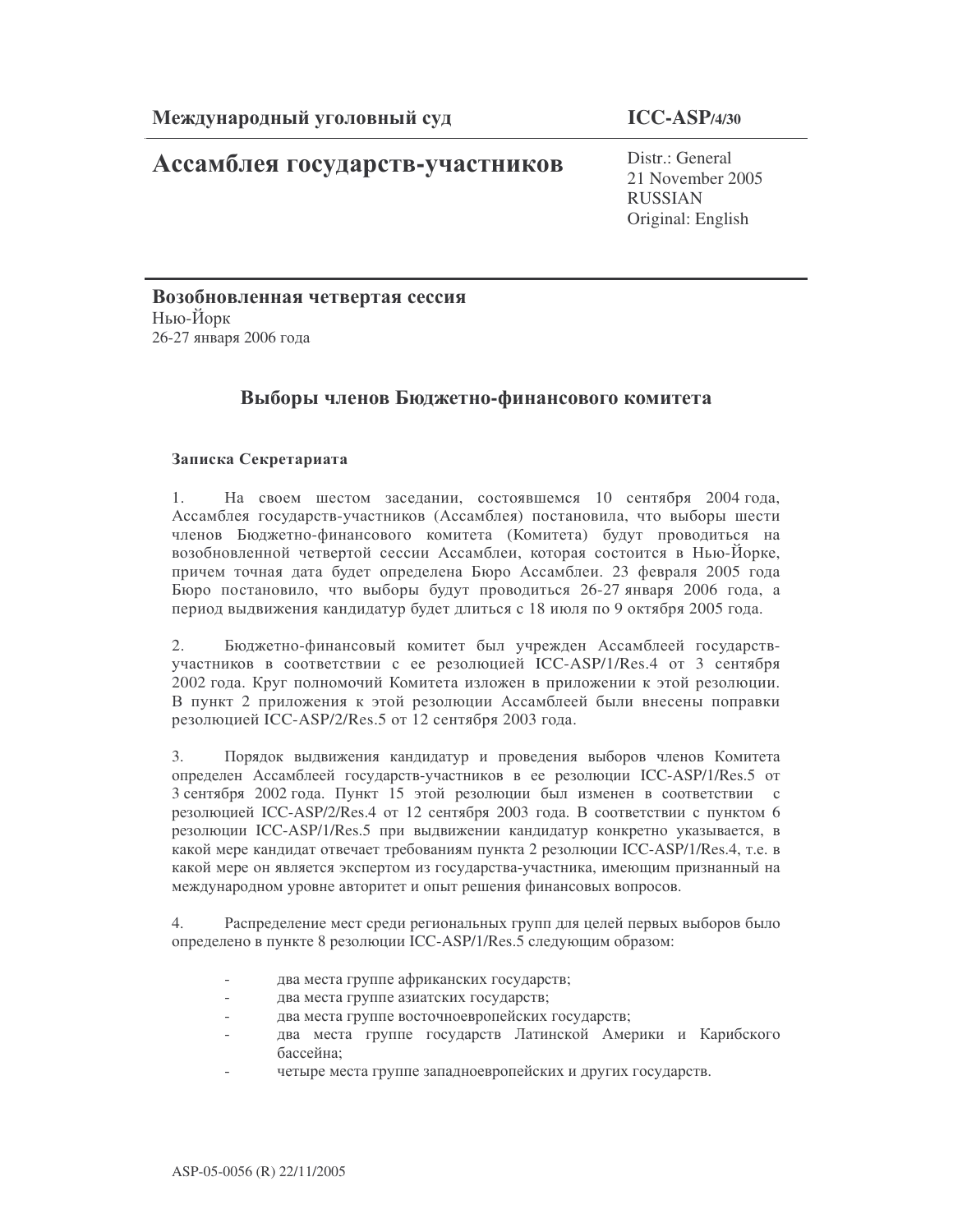5. На десятом заседании своей первой сессии, состоявшемся 7 февраля 2003 года, Ассамблея избрала десять членов Комитета от групп африканских государств, азиатских государств, государств Латинской Америки и Карибского бассейна, а также западноевропейских и других государств. На первом заседании своей второй сессии, состоявшемся 8 сентября 2003 года, Ассамблея избрала двух членов Комитета от группы восточноевропейских государств.

6. На пятом заседании своей второй сессии, состоявшемся 12 сентября 2003 года, Председатель Ассамблеи в соответствии с пунктом 13 резолюции ICC-ASP/1/Res.5 от 3 сентября 2002 года провел жеребьевку для определения того, кто из избранных членов будет иметь продолжительность срока полномочий в два и три года, соответственно, согласно резолюции ICC-ASP/1/Res.4 с изменениями, внесенными в нее резолюцией ICC-ASP/2/Res.5 от 12 сентября 2003 года. Члены, срок полномочий которых заканчивается 20 апреля 2006 года, принадлежат к следующим региональным группам:

- одно место группа африканских государств;
- $\equiv$ два места - группа азиатских государств;
- $\frac{1}{2}$ одно место - группа восточноевропейских государств;
- одно место группа государств Латинской Америки и Карибского бассейна:
- одно место группа западноевропейских и других государств.

7. В соответствии с требованием пункта 9 резолюции ICC-ASP/1/Res.5 прилагаются все усилия для выбора членов Комитета консенсусом на основе рекомендации Бюро. Согласно пункту 10, в отсутствие консенсуса выборы членов Комитета являются вопросом существа и поэтому подпадают под требования пункта 7(а) статьи 112 Римского статута, который гласит:

 $\langle 7.$ Каждое государство-участник имеет один голос. Предпринимаются все усилия для достижения решений на основе консенсуса в Ассамблее и в Бюро. При невозможности достижения консенсуса, если иное не предусмотрено в Статуте:

решения по вопросам существа должны утверждаться a) большинством в две трети присутствующих и участвующих в голосовании при условии, что абсолютное большинство государствучастников обеспечивает кворум для голосования».

8. В соответствии с пунктом 11 резолюции ICC-ASP/1/Res.5 выборы проводятся тайным голосованием. Однако данное требование может не соблюдаться в том случае, если число кандидатов соответствует числу подлежащих заполнению мест, или в поддерживаемых соответствующими региональными отношении кандидатов, группами, если только какая-либо делегация не обращается с конкретной просьбой о проведении голосования в связи с данными выборами.

9. В соответствии с пунктом 12 резолюции избранными считаются кандидаты от каждой региональной группы, которые получают наибольшее число голосов, составляющих большинство в две трети голосов присутствующих и участвующих в голосовании государств-участников, при том условии, что кворум для голосования составляет абсолютное большинство государств-участников.

На дату истечения периода выдвижения кандидатур - 9 октября 2005 года -10. было выдвинуто только шесть кандидатур.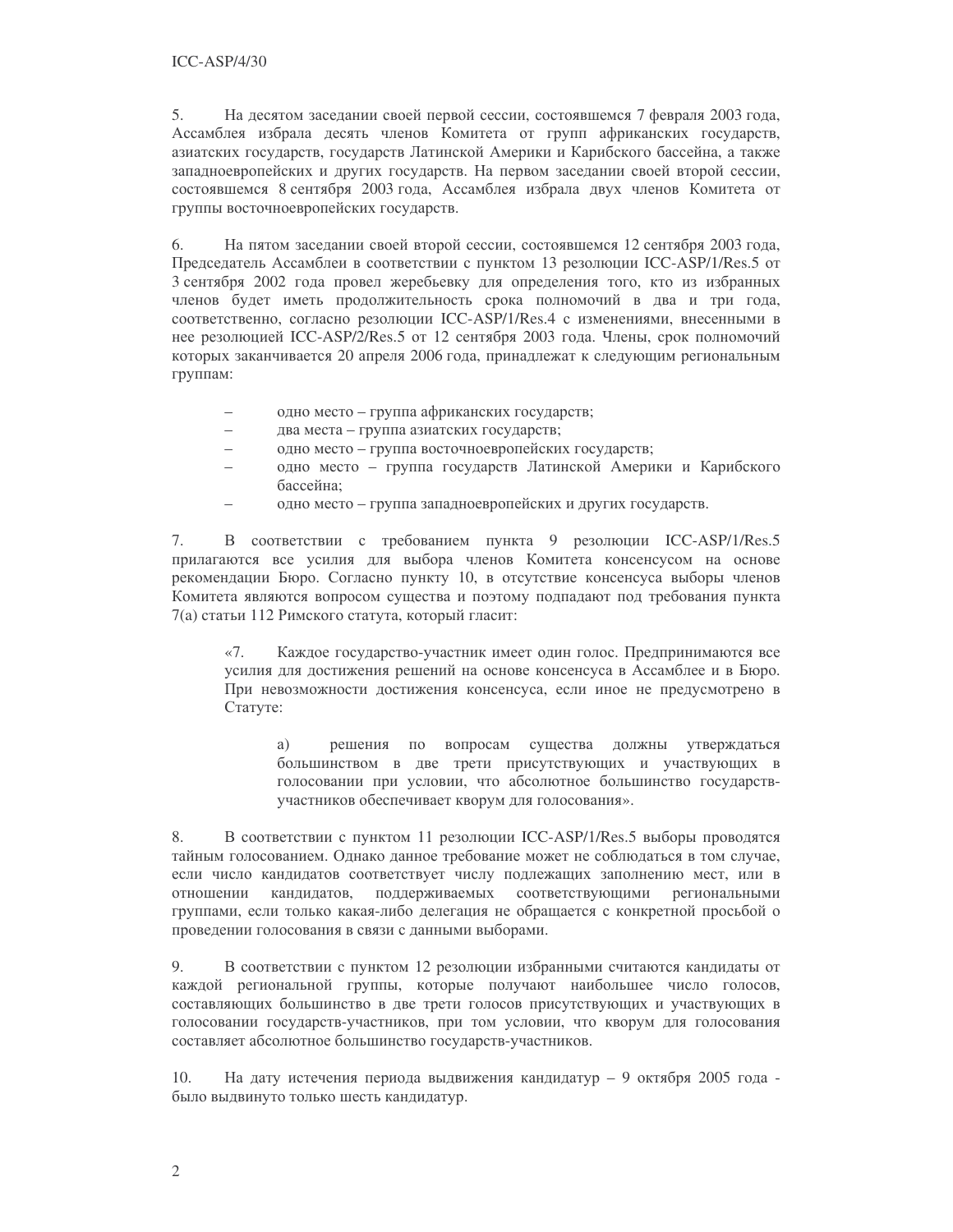$11.$ Из шести кандидатур одна была представлена от группы африканских государств, две - от группы азиатских государств, одна - от группы восточноевропейских государств, одна - от группы государств Латинской Америки и Карибского бассейна и одна - от группы западноевропейских и других государств.

 $12.$ В соответствии с пунктом 7 резолюции ICC-ASP/1/Res.5 список всех выдвинутых кандидатов в алфавитном порядке и сопроводительные документы представлены в приложении к настоящей записке.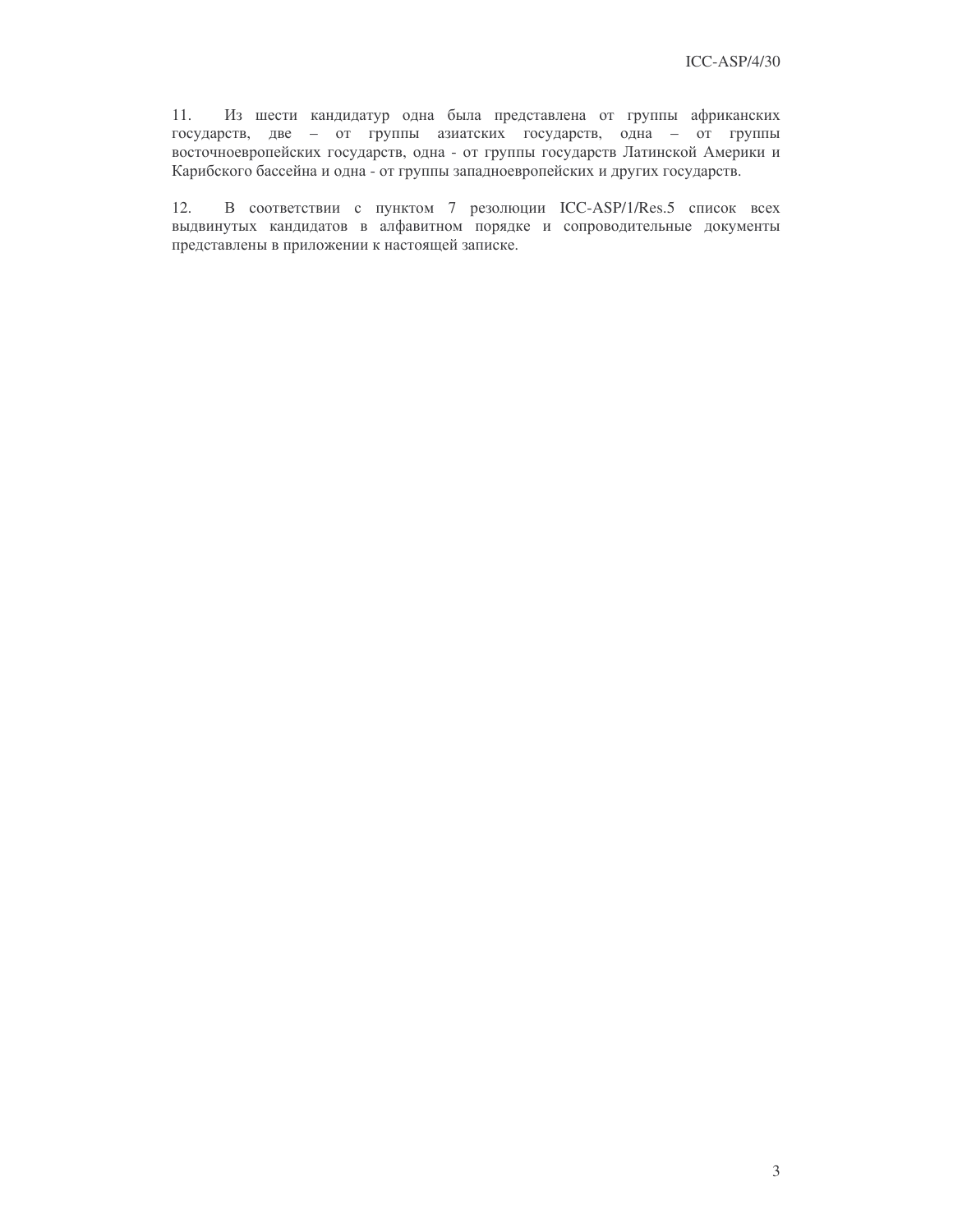# Приложение

[Подлинный текст на английском, испанском и французском языках]

# Перечень кандидатов в английском алфавитном порядке (с заявлениями о соответствии требованиям)

# Содержание

|    | Имя и гражданство | Cmp. |
|----|-------------------|------|
|    |                   | 5    |
| 2. |                   | 9    |
| 3. |                   | 12   |
| 4. |                   | 18   |
| 5. |                   | 20   |
| 6. |                   | 22   |

<sup>\*</sup> Также государство, выдвинувшее кандидатуру, если не указано иное.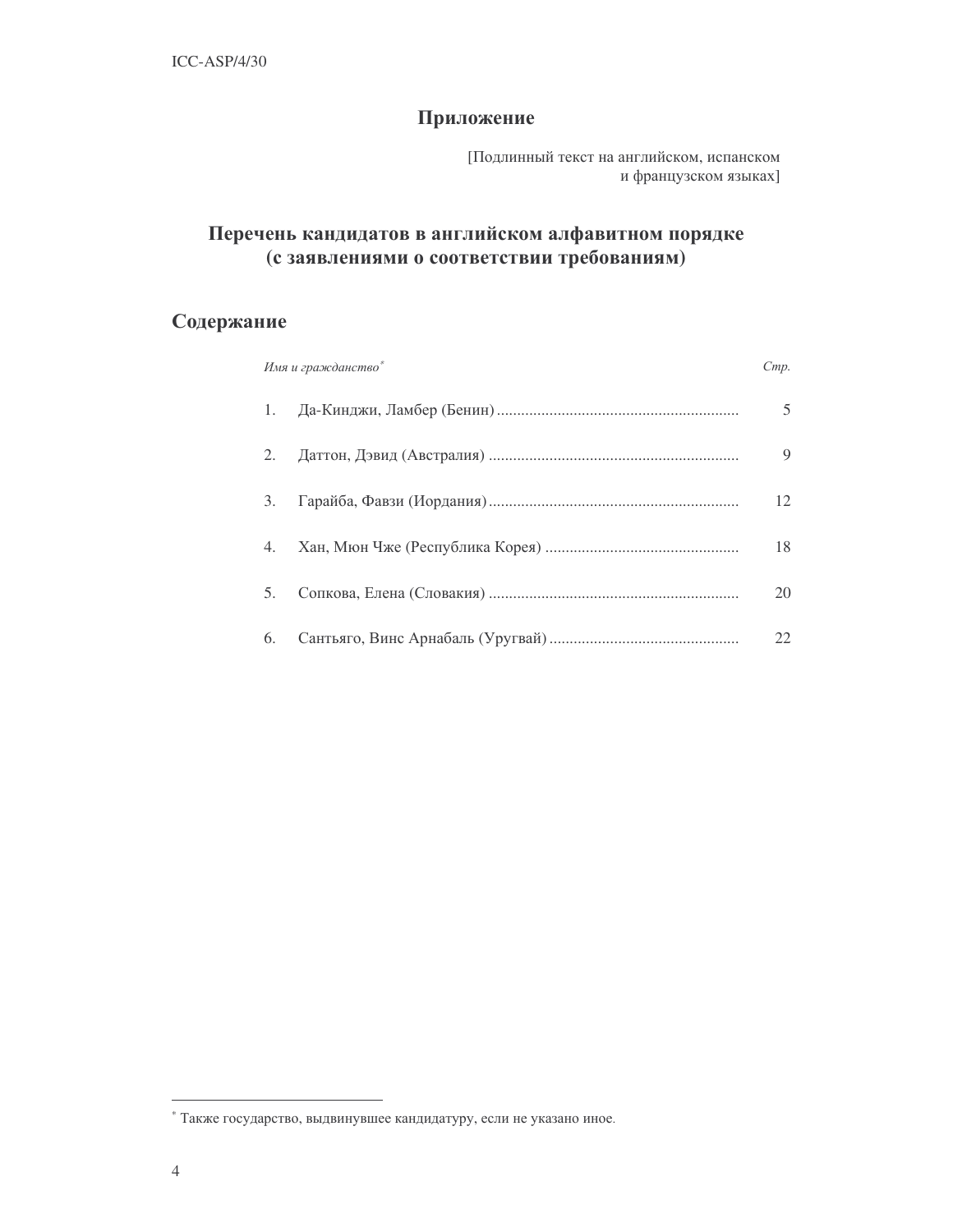#### 1. Да-Кинджи, Ламбер (Бенин)

[Подлинный текст на французском языке]

## Вербальная нота

Посольство Республики Бенин в Брюсселе свидетельствует свое уважение Международному уголовному суду в Гааге и, ссылаясь на ноты ICC-ASP/4/S/2 от 14 марта 2005 года и ASP/2005/035 от 10 июня 2005 года, имеет честь представить кандидатуру г-на Ламбера Да-Кинджи, директора Департамента государственных инвестиций Генерального управления по бюджету и закупкам, для возобновления срока его полномочий в качестве члена Бюджетно-финансового комитета Международного уголовного суда.

 $\dddotsc$ 

 $* * *$ 

## Заявление о соответствии требованиям

### Личные данные

| Фамилия               | Да-Кинджи                                   |
|-----------------------|---------------------------------------------|
| Имя                   | 3. Ламбер                                   |
| Дата и место рождения | 17 сентября 1956 года, Бону                 |
| Гражданство           | Бенин                                       |
| Семейное положение    | женат, имеет пятерых детей                  |
| Специальность         | специалист по банковскому делу и финансовым |
|                       | учреждениям                                 |

## Профессиональная деятельность

| 29 апреля 1982 года Начало работы в Департаменте по вопросам |                                                 |  |  |  |                                                     |
|--------------------------------------------------------------|-------------------------------------------------|--|--|--|-----------------------------------------------------|
|                                                              | финансов в качестве контролера финансовых служб |  |  |  | государственных подрядов и закупок в министерстве   |
| 28 июля 1994 года                                            | закупкам                                        |  |  |  | Начало работы в Генеральном управлении по бюджету и |

#### Занимаемые должности

| С 2002 года    | Директор Департамента государственных инвестиций в<br>министерстве финансов и экономики |  |  |  |  |  |
|----------------|-----------------------------------------------------------------------------------------|--|--|--|--|--|
|                | Бюджетно-финансового<br>Член<br>комитета<br>Международного уголовного суда              |  |  |  |  |  |
|                | Член<br>Совета управляющих<br>Центра<br>$\Pi$ <sup>O</sup><br>привлечению инвестиций    |  |  |  |  |  |
|                | Член Совета управляющих Отдела геологических<br>и горных исследований Бенина            |  |  |  |  |  |
|                | Член группы экспертов Управления бассейна<br>реки Нигер                                 |  |  |  |  |  |
| 2000-2002 годы | Начальник Службы капитальных расходов Департамента<br>государственных инвестиций        |  |  |  |  |  |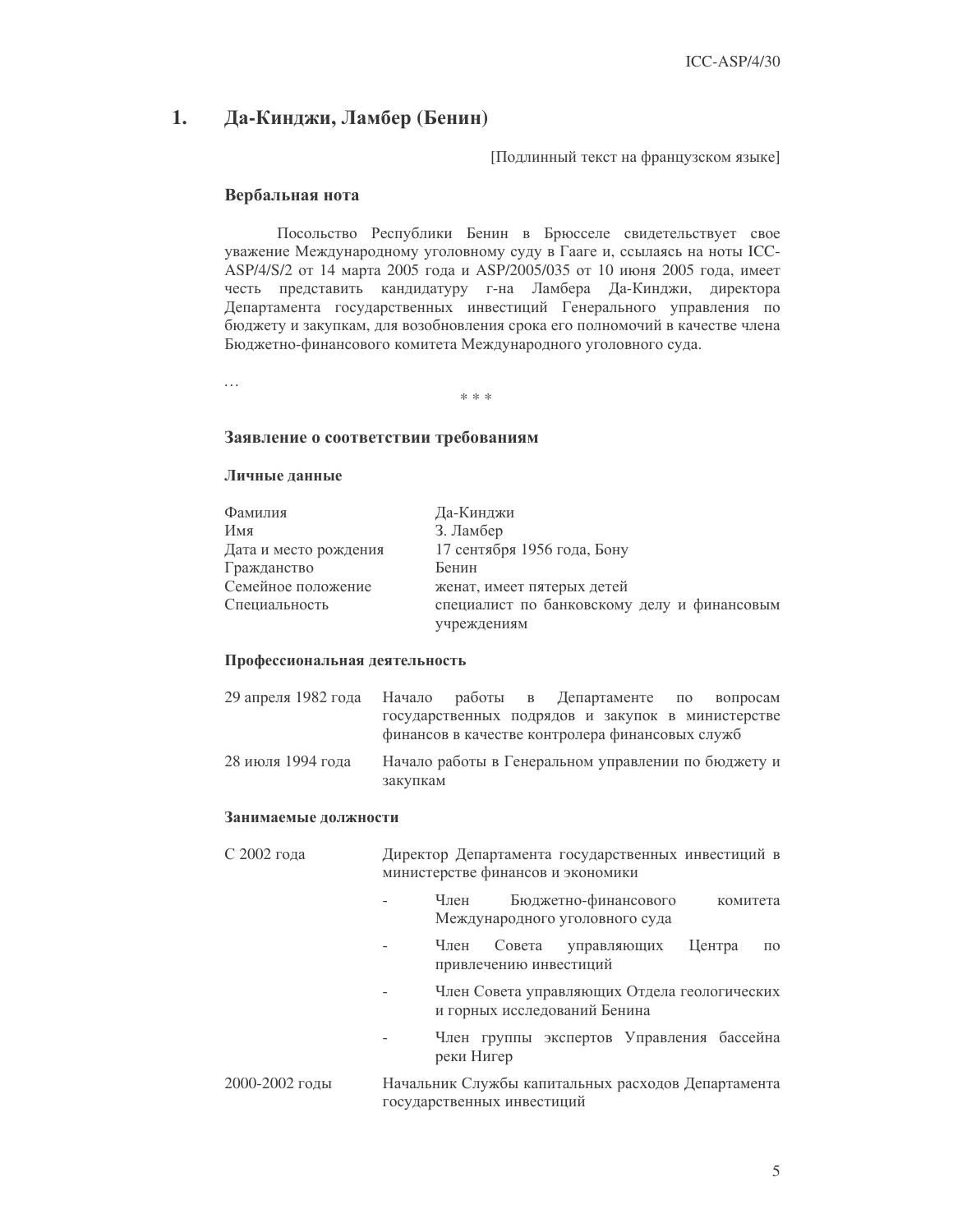| 1998-2000 годы | Отдела инвестиций<br>Центральной<br>Начальник<br>Департамента государственных<br>администрации<br>инвестиций                          |
|----------------|---------------------------------------------------------------------------------------------------------------------------------------|
| 1996 год       | Начальник Отдела расходов, не связанных с персоналом,<br>Департамента по вопросам исполнения бюджета                                  |
| 1995 год       | Начальник Отдела по осуществлению переводов<br>Департамента по вопросам исполнения бюджета                                            |
| 1994 год       | Начальник Отдела бюджетных закупок на социальные и<br>административные цели Департамента по вопросам<br>исполнения бюджета            |
| 1982-1994 годы | Служба по вопросам жилья и закупок Департамента по<br>государственных подрядов<br>вопросам<br>закупок<br>И<br>(министерство финансов) |
|                | Служба бухгалтерского учета Департамента по вопросам<br>государственных подрядов и закупок (министерство<br>финансов)                 |
|                | Служба государственных подрядов Департамента по<br>вопросам государственных подрядов и закупок                                        |

## Учеба и профессиональная квалификация

Уровень начального и среднего образования

| Свидетельства | Свидетельство об окончании общей начальной школы в<br>Натитингу, 1971 год       |
|---------------|---------------------------------------------------------------------------------|
|               | Промежуточное свидетельство об окончании средней<br>школы в Натитингу, 1975 год |
|               | Аттестат об окончании средней школы (бак.) в Котуну,<br>1979 год                |

## Профессиональная квалификация

Степени Степень магистра экономических наук (специальность: планирование), Национальный университет Бенина Диплом об окончании Высших банковских  $\mathbf{H}$ финансовых курсов 19-го набора Западноафриканского учебного центра по банковским исследованиям Центрального банка западноафриканских государств в Дакаре

## Военная служба

1980-1981 годы: Гражданская, патриотическая, идеологическая и военная подготовка (второй выпуск молодых революционных бакалавров)

## Профессиональная подготовка

Учебная стажировка по вопросам бухгалтерского учета (Общая афромалагасийская организация) (1984 год)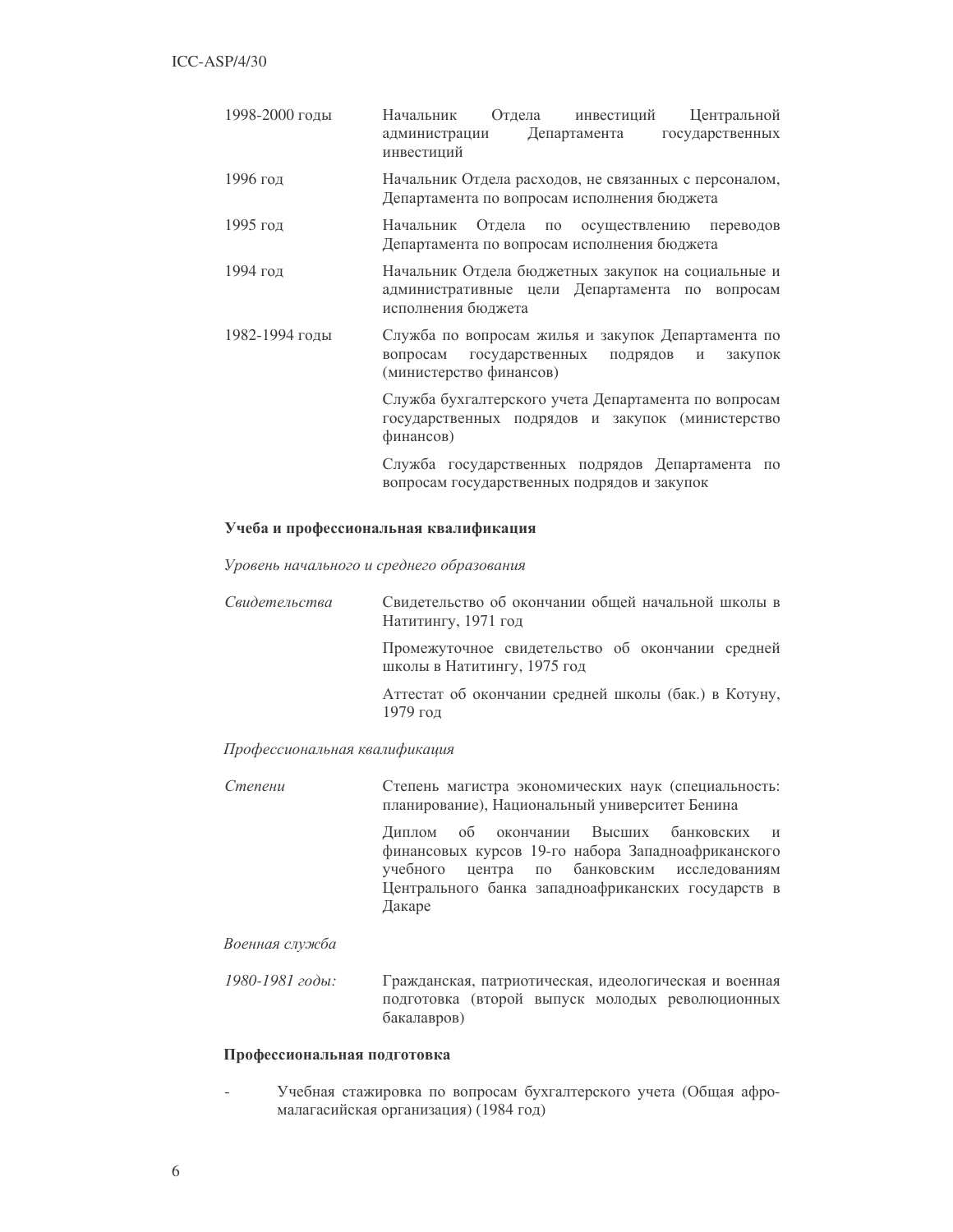- Семинар по новым процедурам Программы развития Организации Объединенных Наций для осуществления на национальном уровне (октябрь 1999 года)
- Семинар, посвященный последующей деятельности и оценке бюджета по программам (заимствования в рамках реформы государственных расходов) (май 2000 года)
- Семинар-практикум по вопросам финансового планирования и финансовой политики (июль 2000 года)
- Семинар по вопросам присуждения контрактов (под эгидой Всемирного банка) в Африканском центре высших исследований по вопросам управления (ноябрь 2000 года)
- Учебная стажировка по вопросам комплексной системы управления государственными финансами (март 2001 года)
- Семинар по процедуре присуждения контрактов Африканского банка развития и Всемирного банка (ноябрь 2002 года)

## Другая деятельность

- Ответственный за разработку учебной программы для управляющих кредитами Департамента гидрологии по вопросам финансового управления проектами (август 2000 года)
- Консультант отдела финансового анализа и служб управления, отвечающий за разработку учебных программ по методам присуждения контрактов
- Инструктор по процедурам присуждения государственных контрактов в Центре профессиональной подготовки управленческих кадров и оказания помоши
- Директор Фонда подотчетных сумм для проекта по установке систем кондиционирования воздуха в отделе технических управлений министерства финансов и экономики
- Член Комитета по осуществления проекта развития людских ресурсов и населения
- Член Комитета по осуществлению проекта Африканского банка развития в области здравоохранения («Сантэ II»)
- Ревизор бухгалтерской отчетности государственных учреждений, посредников в сборе поступлений и управляющих авансовыми счетами с 1982 года

## Знание языков

Владеет французским и английским языками (читает, говорит и пишет)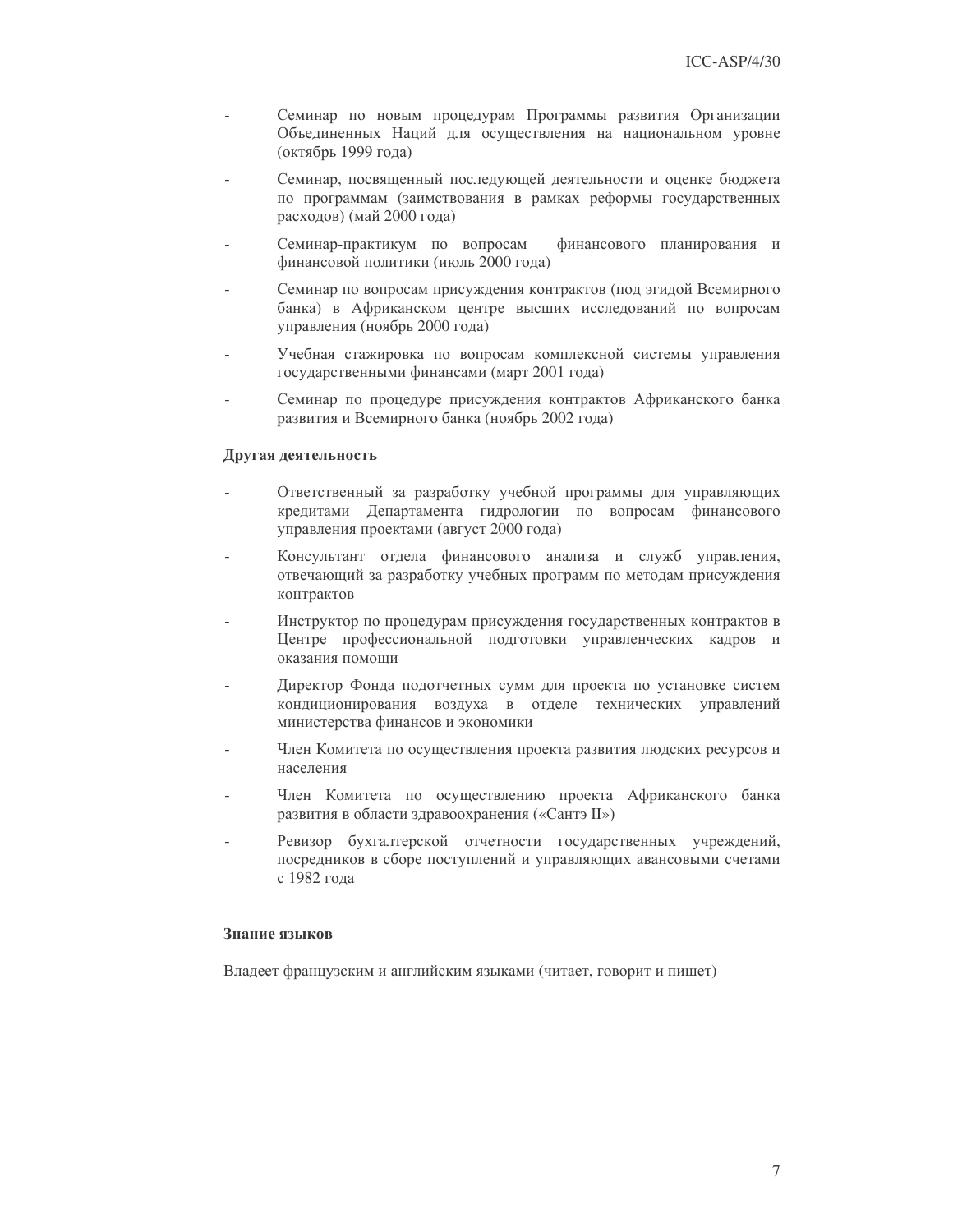| Адрес / 03 ВР 1562 Котону - Бенин |  |  |  |  |  |
|-----------------------------------|--|--|--|--|--|
|-----------------------------------|--|--|--|--|--|

|          | Адрес электронной почты:                       | dbip@finance.gouv.bj                                                             |  |  |
|----------|------------------------------------------------|----------------------------------------------------------------------------------|--|--|
| Телефон: | служебный:<br>домашний:<br>мобильный:<br>факс: | $+(229)$ 30-74-83<br>$+(229)$ 33-99-74<br>$+(229)$ 96-58-35<br>$+(229)$ 30-18-51 |  |  |
|          |                                                |                                                                                  |  |  |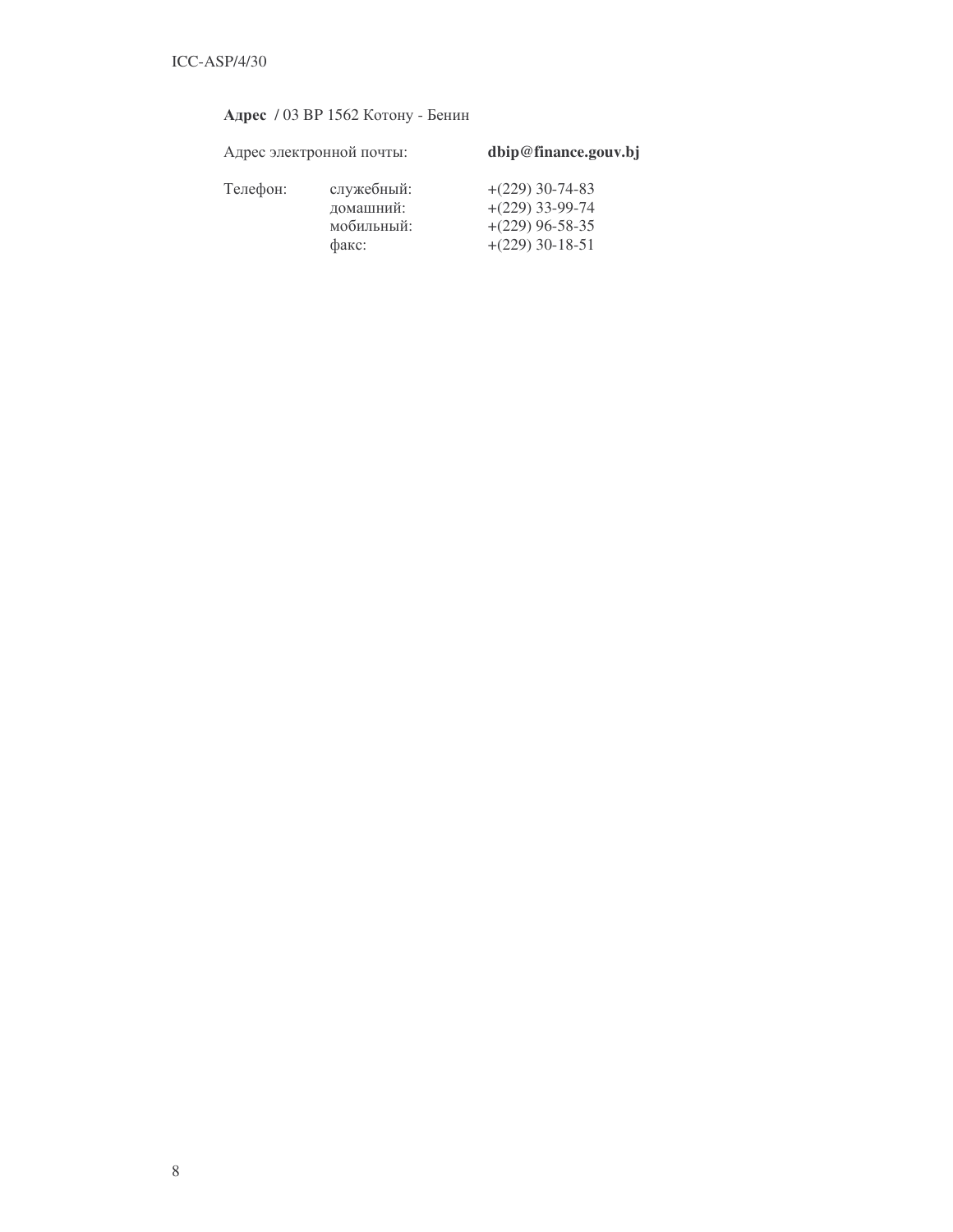#### $2.$ Даттон, Дэвид (Австралия)

Подлинный текст на английском языке]

## Вербальная нота

 $\ddotsc$ 

Далее, Посольство Австралии имеет честь сообщить о том, что Австралия приняла решение выдвинуть кандидатуру д-ра Дэвида Даттона для избрания в состав Бюджетно-финансового комитета.

В соответствии с пунктом 2 приложения к резолюции об учреждении Бюджетно-финансового комитета (ICC-ASP/1/Res.4) Посольство Австралии с удовлетворением сообщает, что д-р Даттон обладает большим опытом и является признанным экспертом в финансовых вопросах на международном уровне.

Д-р Даттон являлся членом Бюджетно-финансового комитета после его избрания на первой сессии (возобновленной части) Ассамблеи государствучастников 21 апреля 2003 года и показал себя как специалист, хорошо разбирающийся в финансовых делах Международного уголовного суда. В этом качестве д-р Даттон регулярно выступал в качестве докладчика Бюджетнофинансового комитета и непосредственно участвовал в работе Комитета, обеспечивая для Президиума, Прокурора и Секретаря управленческий надзор за административными аспектами работы Суда и рассматривая бюджет Суда, а также принимая соответствующие решения по бюджету. В качестве члена Бюджетно-финансового комитета д-р Даттон рассматривал и выносил рекомендации Ассамблеи государств-участников ЛЛЯ относительно предлагаемых бюджетов по программам Суда и широкого круга других административных вопросов.

В последнее время д-р Даттон являлся представителем Австралии в Пятом комитете Генеральной Ассамблеи (по административным и бюджетным вопросам), где продемонстрировал глубокое знание финансовых вопросов Организации Объединенных Наций, включая Международный уголовный трибунал по Руанде и Международный уголовный трибунал по бывшей Югославии. В этой должности д-р Даттон анализировал и готовил рекомендации относительно предлагаемых бюджетов по программам для Организации Объединенных Наций и осуществлял обзоры ее финансовых операций.

К настоящей записке прилагаются биографические данные д-ра Даттона, свидетельствующие о том, что он отвечает требованиям, необходимым для избрания членом Бюджетно-финансового комитета.

Австралия по-прежнему решительно поддерживает Международный уголовный суд и таким образом с удовлетворением представляет д-ра Даттона как весьма сильного и квалифицированного кандидата для включения в состав Бюджетно-финансового комитета. Австралия уверена, что переизбрание д-ра Даттона будет способствовать подготовке и представлению Бюджетнофинансовым комитетом Ассамблее государств-участников и органам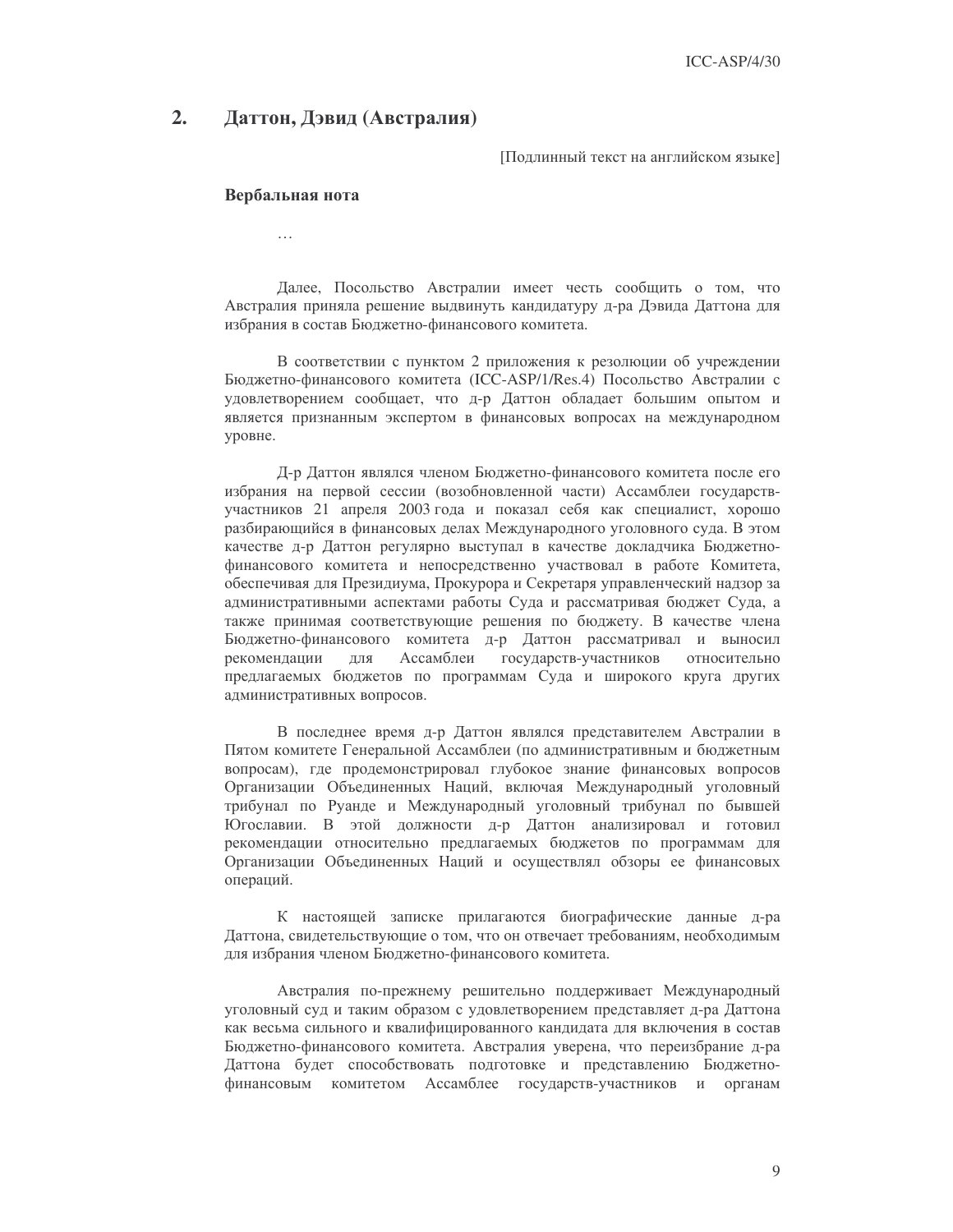Международного уголовного суда независимых экспертных консультаций по бюджетным и финансовым вопросам.

 $\ldots$ 

 $* * *$ 

## Заявление о соответствии требованиям

## Личные данные

Фамилия: Латтон Имя: Дэвид 9 июня 1972 года, Сидней, Австралия Дата и место рождения:

#### Образование

Д-р философии, Мельбурнский университет, 1998 год Бакалавр искусств первого класса, Университет Макквари, Сидней, 1994 год

## Послужной список и опыт работы

- Член и докладчик Бюджетно-финансового комитета Ассамблеи государств-участников Международного уголовного суда, 21 апреля 2003 года - настоящее время
- Комитет  $\overline{10}$ взносам Генеральной Ассамблеи Организации Объединенных Наций, 2004 год - настоящее время
- Ответственный сотрудник отдела Южной и Юго-восточной Азии, министерство иностранных дел и торговли, Канберра, август 2005 года - настоящее время
- Первый секретарь Постоянного представительства Австралии при Организации Объединенных Наций, Нью-Йорк, 2002 год - август 2005 года. Представитель Австралии в Пятом комитете (по административным и бюджетным вопросам) на пятьдесят седьмой, пятьдесят восьмой и пятьдесят девятой сессиях Генеральной Ассамблеи Организации Объединенных Наций
- Ответственный сотрудник Отдела по вопросам международной безопасности, министерство иностранных дел и торговли, Канберра, 1998-2002 годы
- Младший преподаватель, факультет политических наук и истории Мельбурнского университета, 1995-1998 годы
- Член Финансового комитета, Совет факультета искусств, Бюджетный комитет факультета искусств, Мельбурнский университет, 1997-1998 ГОДЫ
- Генеральный секретарь ассоциации аспирантов Мельбурнского университета, 1997 год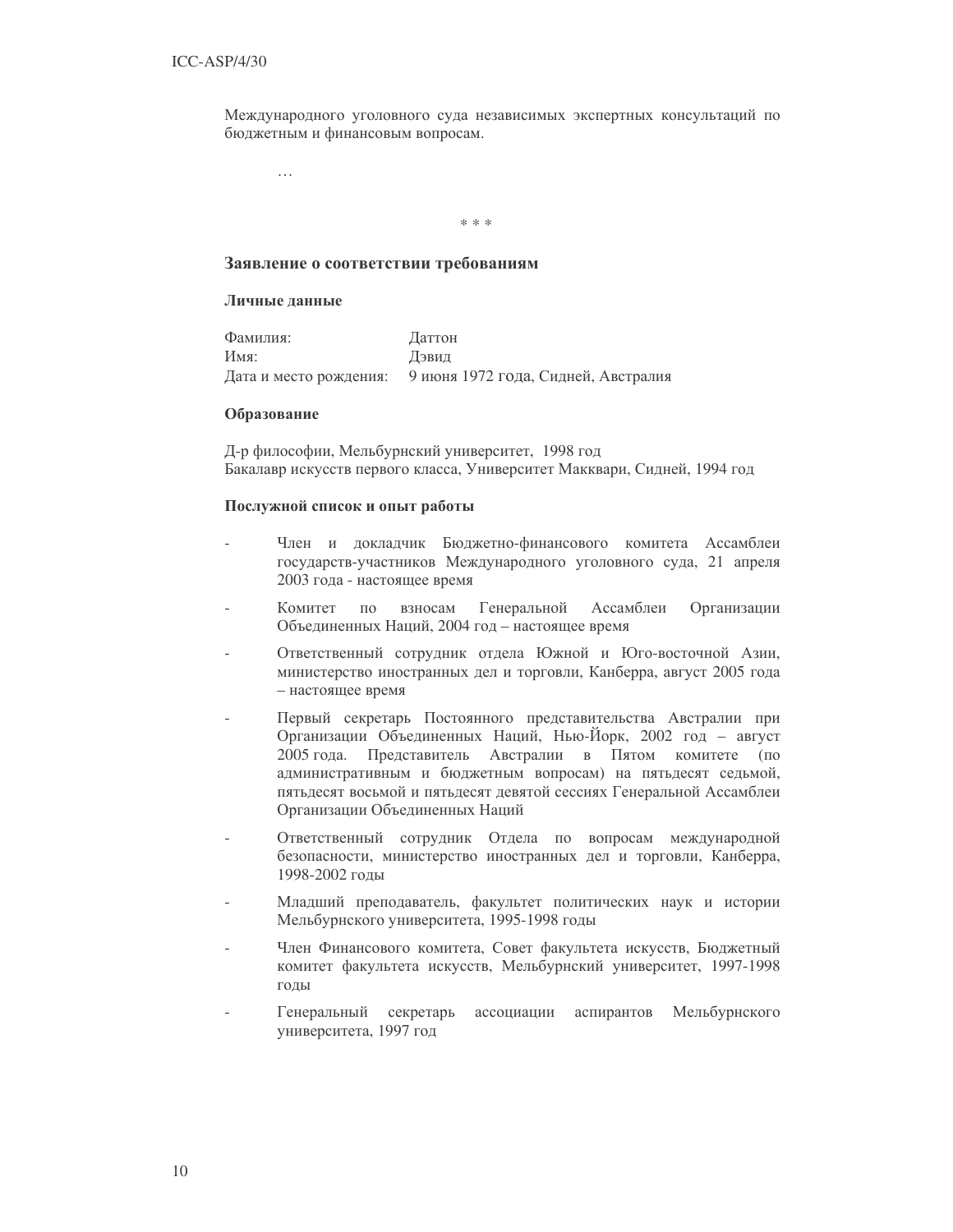## Многосторонние делегации

- Первая сессия Ассамблеи государств-участников Римского статута  $\overline{a}$ Международного уголовного суда
- Пятая Конференция по рассмотрению действия Конвенции о запрещении биологического оружия
- Совет управляющих Международного агентства по атомной энергии,  $\overline{a}$ 2001 год

## Публикации

Д-р Даттон опубликовал монографию, ряд глав в различных книгах, научные статьи, а также несколько книжных обзоров по вопросам гражданства, прав человека, миграции и международных отношений Австралии.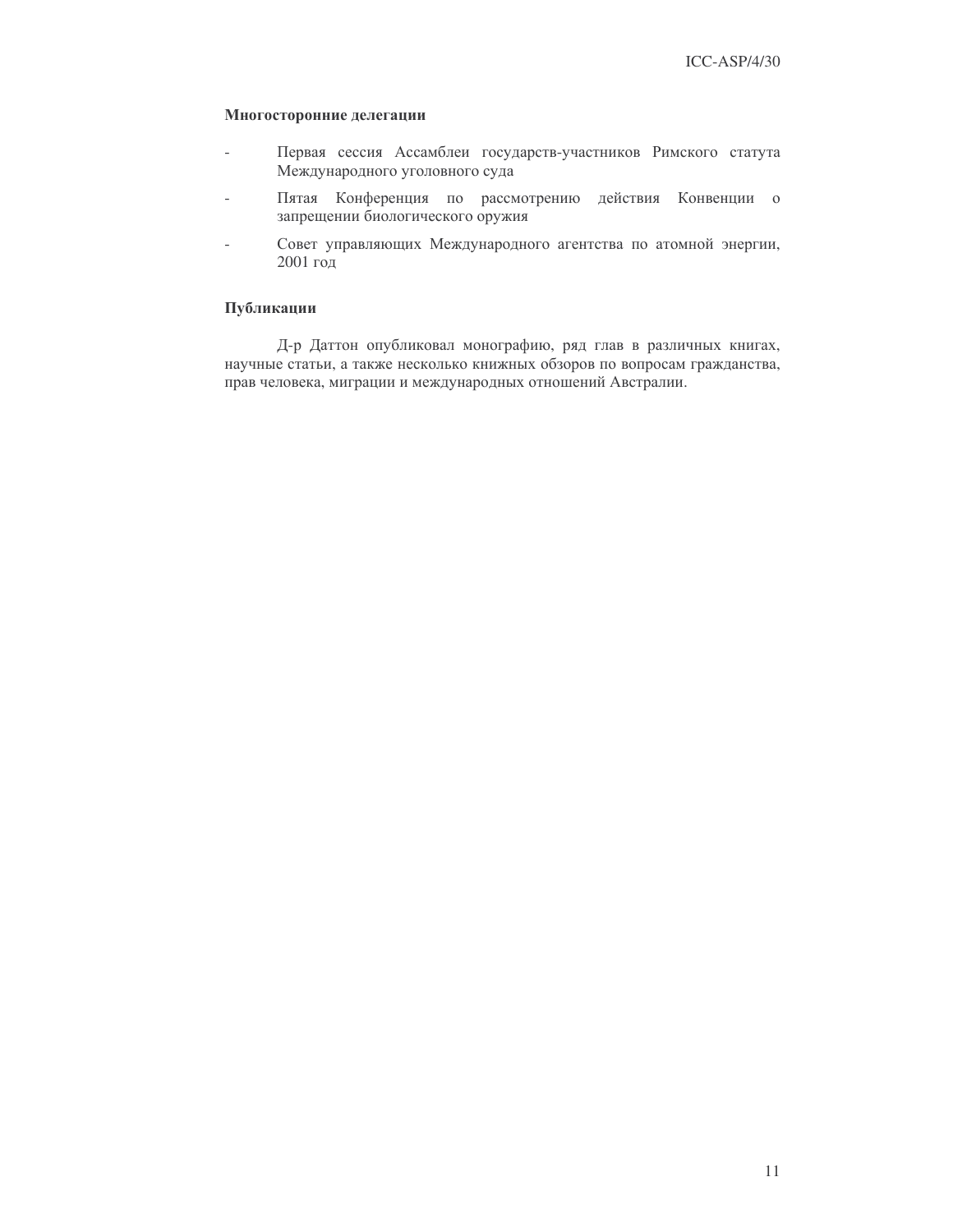#### **3.** Гарайба, Фавзи (Иордания)

Подлинный текст на английском языке]

## Вербальная нота

 $\ddotsc$ 

В соответствии с резолюциями Ассамблеи ICC-ASP/1/Res.4 и ICC-ASP/1/Res.5 Иорданское Хашимитское Королевство настоящим выдвигает кандидатуру д-ра Фавзи Гарайба для переизбрания в состав Бюджетнофинансового комитета (БФК) на выборах, которые состоятся в Нью-Йорке в ходе возобновленной части четвертой сессии Ассамблеи государств-участников 26 и 27 января 2006 года. Кандидатура д-ра Гарайбы выдвигается для заполнения одного из двух мест, выделенных для азиатских государств, на срок, начинающийся 21 апреля 2006 года.

Д-р Гарайба является признанным специалистом, имеющим большой опыт в финансовых вопросах на международном уровне. В течение нынешнего срока полномочий в качестве члена БФК он внес значительный вклад в работу Комитета, в том числе в рассмотрение предлагаемых бюджетов и соответствующих рекомендаций Комитета.

Д-р Гарайба специализируется на вопросах бухгалтерского учета, финансирования и экономики. Он долгое время работал в академических учреждениях, а также предприятиях государственного и частного секторов как на национальном, так и международном уровнях. В частности, в Иордании он являлся министром просвещения, ректором Иорданского университета и деканом факультета экономики и администрации. Он являлся также членом Исполнительного совета ЮНЕСКО. Д-р Гарайба опубликовал много работ по экономике, финансам и бухгалтерскому учету.

К настоящему прилагается экземпляр биографии д-ра Гарайбы.

Постоянное представительство Иорданского Хашимитского Королевства при Организации Объединенных Наций просит Секретариат Ассамблеи государств-участников включить кандидатуру д-ра Гарайба в список выдвинутых кандидатур и распространить среди государств-участников Римского статута в соответствии с надлежащей процедурой документы, касающиеся данной кандидатуры, включая сопроводительные документы.

#### e<br>Standards

#### Заявление о соответствии требованиям

## Личные данные

Место рождения: Дата рождения: Гражданство: Семейное положение: Языки:

Иорлания ноябрь 1943 года Иордания женат, имеет трех детей арабский (родной)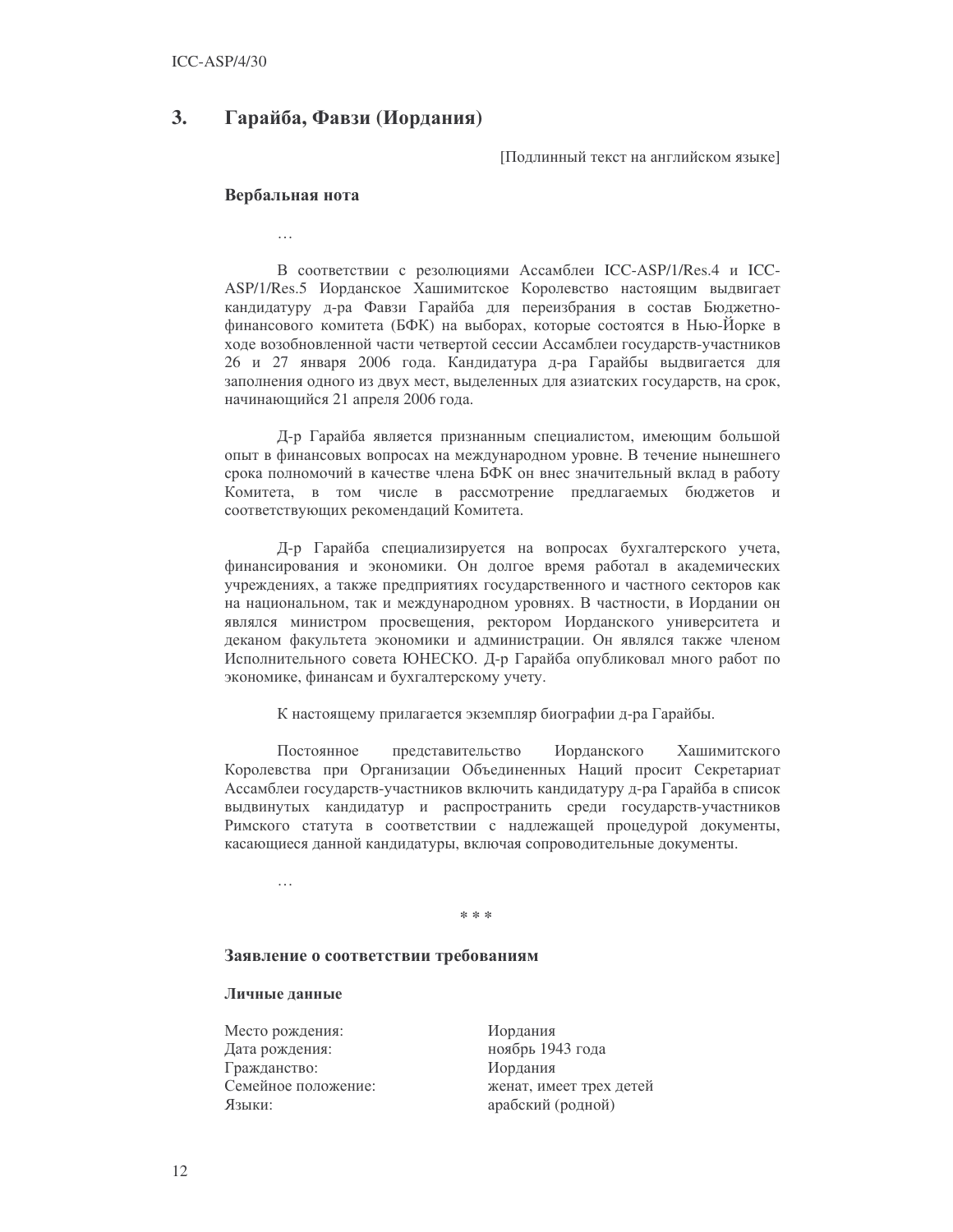английский французский (разговорный) P.O. Box 375 Al-Jubeiha 11941 Amman - Jordan

Тел.: +962-6-5932214 Факс: +962-6-5923455 Электронная почта: lana123@go.com.jo

## Образование

Постоянный адрес:

| 1972 год | Д-р философии,<br>Висконсинский университет (США)                                         |
|----------|-------------------------------------------------------------------------------------------|
| 1968 год | Магистр управления коммерческой деятельностью,<br>Техасский технический университет (США) |
| 1965 год | Бакалавр коммерции (с отличием),<br>Каирский университет (Египет)                         |

## Области специализации

Бухгалтерский учет, финансы и экономика

## Занимаемые должности

| 2003 год           | Член Бюджетно-финансового комитета, учрежденного<br>Ассамблеей<br>государств-участников Международного<br>уголовного суда                                                                             |
|--------------------|-------------------------------------------------------------------------------------------------------------------------------------------------------------------------------------------------------|
| $2002$ год         | Заслуженный профессор                                                                                                                                                                                 |
| 2001 - 2005 годы   | Совета управляющих<br>Председатель<br>Организации<br>Объединенных Наций по вопросам образования, науки и<br>культуры (ЮНЕСКО), Париж, и член ее Комиссии по<br>финансовым и административным вопросам |
| 1999 - 2000 годы   | Председатель Совета «Джордан фосфэйт майнз ко., лтд.»                                                                                                                                                 |
| $1998 - 1999$ годы | Министр просвещения, правительство Иордании                                                                                                                                                           |
| $1991 - 1998$ годы | Ректор,<br>Иорданский университет                                                                                                                                                                     |
| 1986 - 1990 годы   | Проректор,<br>Иорданский университет                                                                                                                                                                  |
| 1983 - 1986 годы   | Декан<br>Факультет экономики и администрации,<br>Иорданский университет                                                                                                                               |
| 1981 - 1998 годы   | Профессор<br>Факультет экономики и администрации,<br>Иорданский университет                                                                                                                           |
| 1976 - 1981 годы   | Доцент<br>Факультет экономики и администрации,<br>Иорданский университет                                                                                                                              |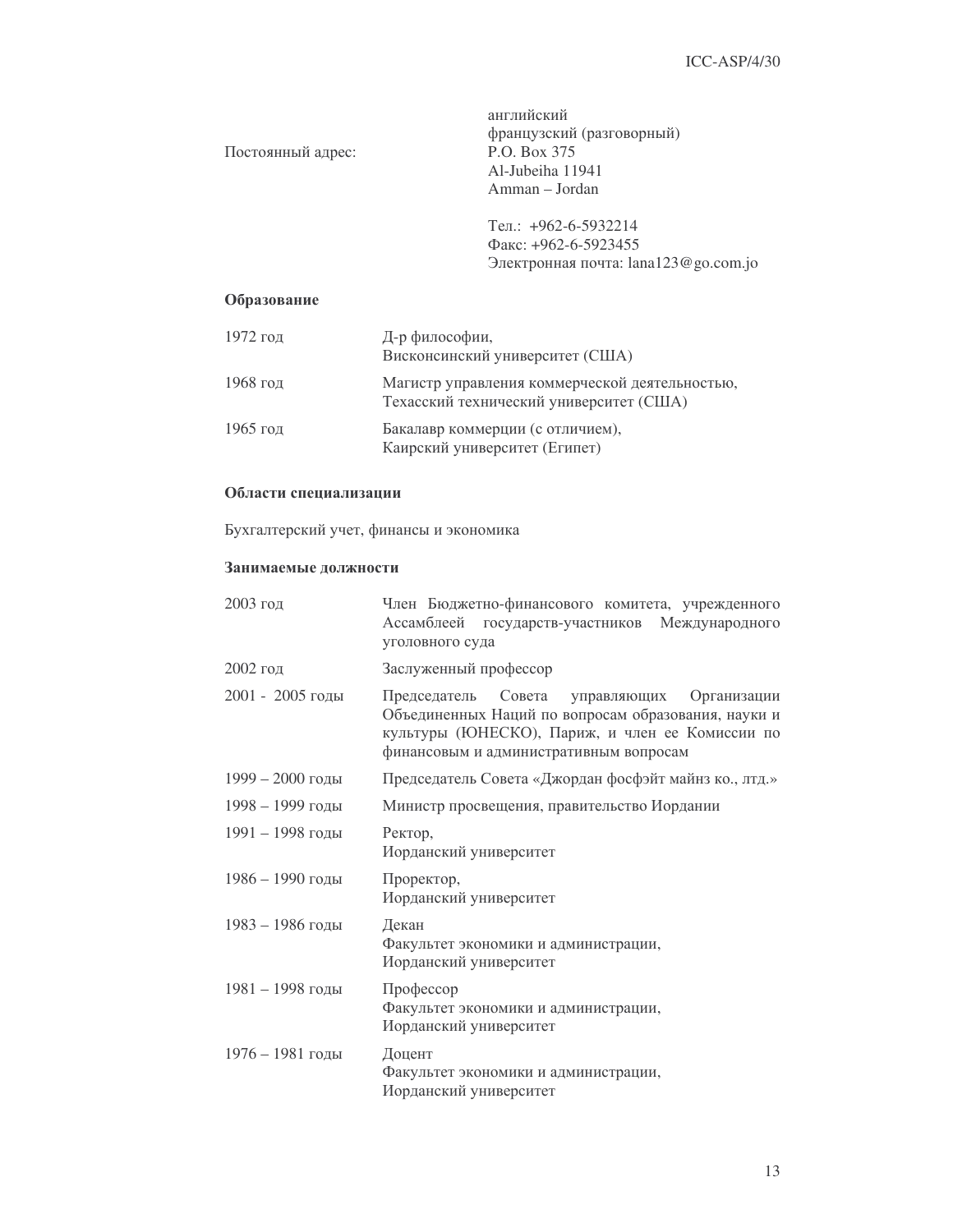| 1972 - 1976 годы   | Ассистент профессора<br>Факультет экономики и администрации,<br>Иорданский университет                     |
|--------------------|------------------------------------------------------------------------------------------------------------|
| 1980 - 1981 годы   | Начальник отделения бухгалтерского учета<br>Факультет экономики и администрации,<br>Иорданский университет |
| 1978 – 1979 годы   | Приглашенный лектор,<br>Школа государственного управления<br>Техасский университет в Остине                |
| Лето 1978 года     | Приглашенный профессор,<br>Портлендский университет (США)                                                  |
| $1975 - 1978$ голы | Помощник декана<br>Факультет экономики и администрации,<br>Иорданский университет                          |
| $1974 - 1975$ голы | Председатель<br>Факультет экономики и администрации,<br>Иорданский университет                             |

## Публикации

Книги (на английском языке)

- *The Badia of Jordan: A Process of Change*. Amman: University of Jordan Press, 1987 (with others).
- *The Economics of the West Bank and Gaza Strip*. Boulder, CO: Westview Press, 1987.
- *The Bedouin of Jordan: A People in Transition*. Amman: Royal Scientific Society Press, 1987 (with others).
- *The Small and Handicraft Industries in Jordan*: 1976. Amman: Industrial Development Bank, n.d. (with others).

Книги (на арабском языке)

- *Contemporary Issues in Jordan. Editing and Introduction*.

Amman and Beirut: Abdel Hamid Shoman Foundation and Arab Institute for Studies and Publications 2001.

- *Accounting Principles. New York*: John Wiley and Sons, 1983 (with others).
- *Accounting for Executives*. Amman: El-Dustour Press, 1982 (with others).
- *Research Methodology in Social Sciences and Humanities*. Amman: Royal Scientific Society Press, 1977 (with others), Second Edition, 2002.
- *Cost Accounting: Principles, Procedures and Control*. Amman: Philadelphia Publishing House, 1975.

## Статьи (на английском языке)

"Bedouin Settlement: Organizational, Legal and Administrative Structure: The Experience of Jordan" in Galaty, John G., Aronson, Dan and Salzman,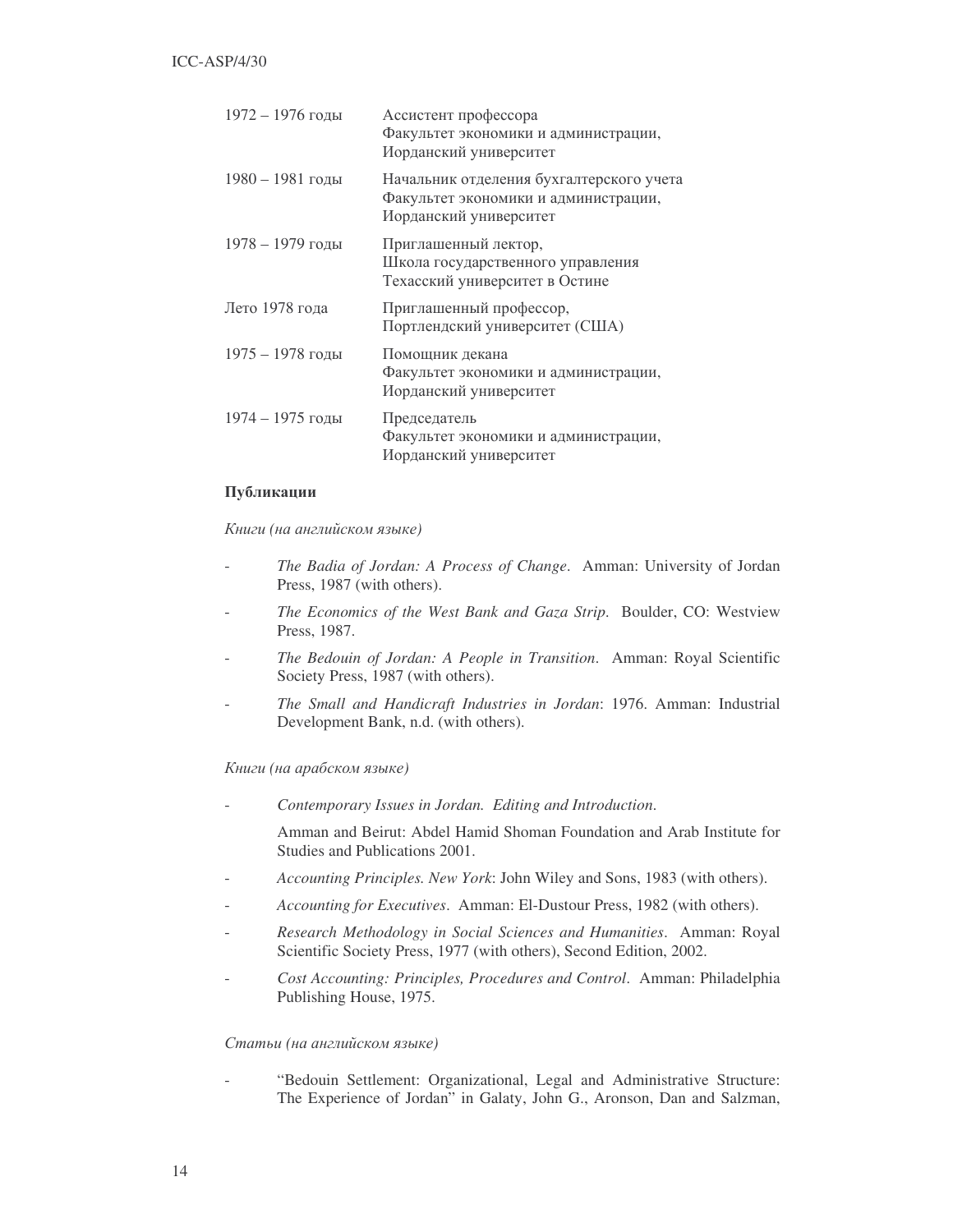Philip Carl, eds. *The Future of Pastoral Peoples,* Ottawa: International Development Research Center, 1981 (with another).

- "West Asia and Southeast Asia: A Commentary", Economic Relations Between West Asia and Southeast Asia. Singapore: Institute of Southeast Asian Studies, 1978.
- Foreign Companies in Jordan: Problems and Prospects," *Arab Journal of Administration* (October 1979) (with another).
- Doing Business in the Arab World: Problems and Prospects", *The Arab World Business Opportunities*. Singapore: Compa Publications, 1977 (with another).
- "Amman Region and its Weight in Jordan's Economy", *Orient*, 1976 (with others).

## Статьи (на арабском языке)

- "Education in Jordan and the Requirements of the Twenty First Century," (Contemporary Issues in Jordan), 2001.
- The Relationship between Accounting Variables Beta and Market Beta as a Measure of Systematic Risk in Public Shareholding Companies in Jordan". *Dirasat*, 1996 (with another).
- "The Use of Financial Ratios to Predict Highly Successful Industrial Corporations in Jordan." *Dirasat*, 1990 (with another).
- "Annual Financial Reports of Jordanian Industrial Corporations and their Relevance for Investment Decisions," *Dirasat*, 1990 (with another).
- "Information Content of Annual Financial Reports in Jordanian Corporations – Trading Volume," - *Dirasat*, 1989 (with another).
- "Timeliness of Financial Reports in Jordanian Industrial Corporations," *Dirasat*, 1988 (with another).
- "Information Content of Accounting Income Numbers in Jordanian Industrial Corporations," *Abhath Al Yarmouk*, 1988 (with another).
- Financial Ratios as Predictors of Failure in Jordanian Industrial Corporations," - *Dirasat*, 1987 (with another).
- "Disclosures in Financial Annual Reports in Jordanian Industrial Corporations," *Dirasat*, 1986 (with another).
- "The Extent of Utilization of Cost Accounting Systems in Jordanian Industrial Corporations," *Dirasat*, 1986 (with another).
- "Inflation Accounting in Jordanian Corporations: A Case Study," *Economics and Administrative Research*, 1981.
- "The Accounting Function and the Chief Accountant in Jordanian Corporations," *Dirasat*, 1981.
- "The Use of Simultaneous Equations in Service Department's Cost Allocation: A Study," *Journal of Business Research*, 1980.
- "The Investment Climate in Jordan," *Businessmen*, 1978.
- "Internal Control in Corporations: A Quantitative Evaluation," *Dirasat*, 1976 (with another).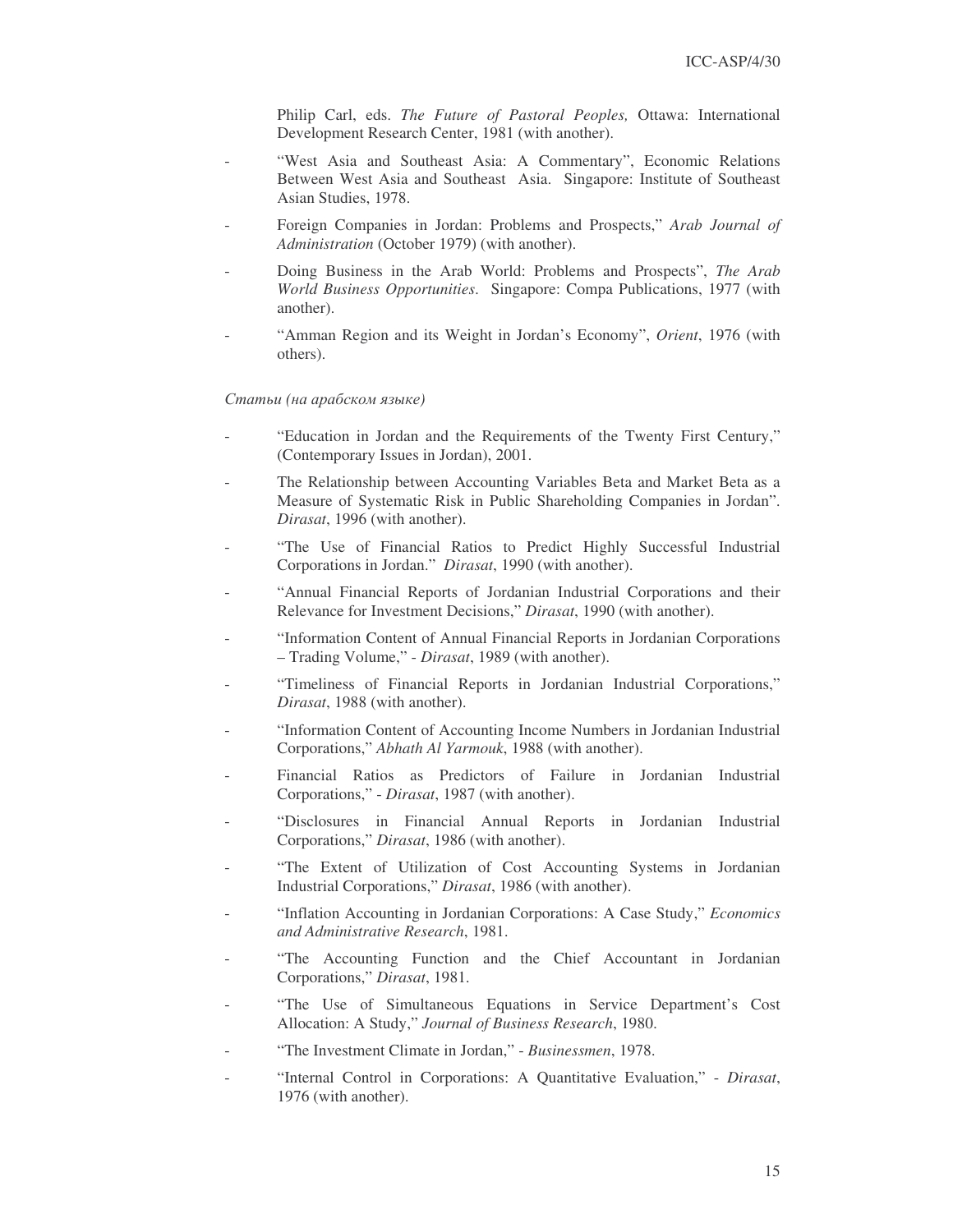- "Modern Construction Industries: A Case Study," Dirasat, 1975 (with another).
- "The Use of Linear Programming in Fixed Cost Allocation: The Case of Paper and Cardboard Manufacturing Company," - proceedings of the Second Annual Conference of Operations Research. Cairo: Egyptian Society of Operations Research, 1975.

## Членство (выборочно)

## Вне Иорданского университета

- Заместитель Председателя Совета по высшему образованию, Иордания, 1998 год
- Член Совета по высшему образованию, Иордания, 1991 год
- Председатель Иорданского общества выпускников университетов и институтов Соединенных Штатов Америки, Амман, 1991 год
- Член Совета попечителей, Фонд короля Хусейна, 1999 год
- Член Совета попечителей, ежегодная премия им. Васфи Талля, Международный и исламский информационный и исследовательский центр, Амман, 1996-2000 годы
- Член Комиссии руководства Средиземноморского университета, Италия, 1996-1998 годы
- Член Совета управляющих, Институт дипломатии, Амман, 1995-1998 годы
- Член Совета по международным вопросам, Амман, 1984-1998 годы
- Заместитель члена Совета управляющих, Исполнительный совет, Международная ассоциация университетов, Париж, 1995-1998 годы
- Член и казначей Иорданско-американской комиссии по учебному обмену (Фулбрайт), 1994-1997 годы
- Член Американской счетной ассоциации, 1991-1996 годы
- Член Совета экономических консультантов, правительство Иордании, 1991-1993 голы
- Член и Председатель Консультативного комитета по оценке политики в области высшего образования в Иордании, 1988-1991 годы и 1991-1994 ГОДЫ
- Член Консультативного комитета факультета администрации и экономики, Катарский университет, 1985-1992 годы
- Председатель Комитета  $\Pi{\rm O}$ оценке степеней. присвоенных иностранными университетами, 1986-1991 годы
- Член Ревизионного совета, Иордания, 1985-1991 годы
- Член Комитета по разработке национальной хартии Иордании, 1989-1990 голы
- Член Совета директоров, «Иорданская сигаретная и табачная компания», 1984-1990 годы
- Председатель Комитета по оценке программ предпринимательской деятельности в общинных колледжах, 1985-1986 годы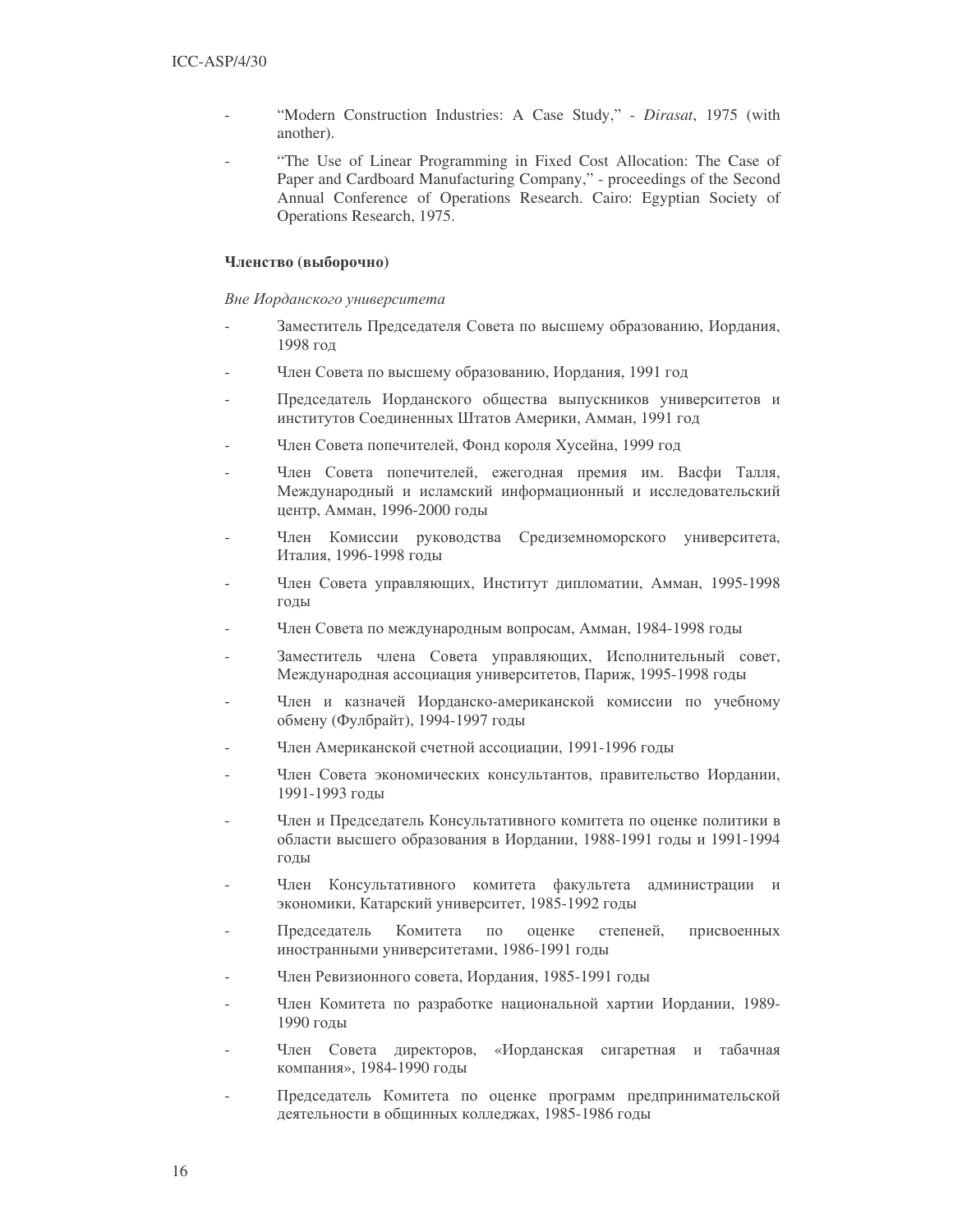Член Комитета по переоценке активов и пассивов Объединенной страховой компании и арабо-бельгийской страховой компании, 1986 год

В рамках Иорданского университета

- Член Совета, Центр стратегических исследований, 2002 год
- Председатель Совета Университета, 1991-1998 годы
- Председатель Совета деканов, 1991-1998 годы
- Председатель Комитета по назначениям и продвижению по службе, 1991-1998 годы
- Председатель инвестиционного фонда, 1991-1998 годы
- Председатель резервного фонда, 1991-1998 годы
- Председатель Центра стратегических исследований, 1991-1998 годы
- Председатель жилищного фонда, 1986-1990 годы
- Председатель Центра консультационного и технического обслуживания и исследований, 1984-1990 годы
- Председатель финансового комитета, 1986-1990 годы

## Мелали

Медаль «За независимость» первой степени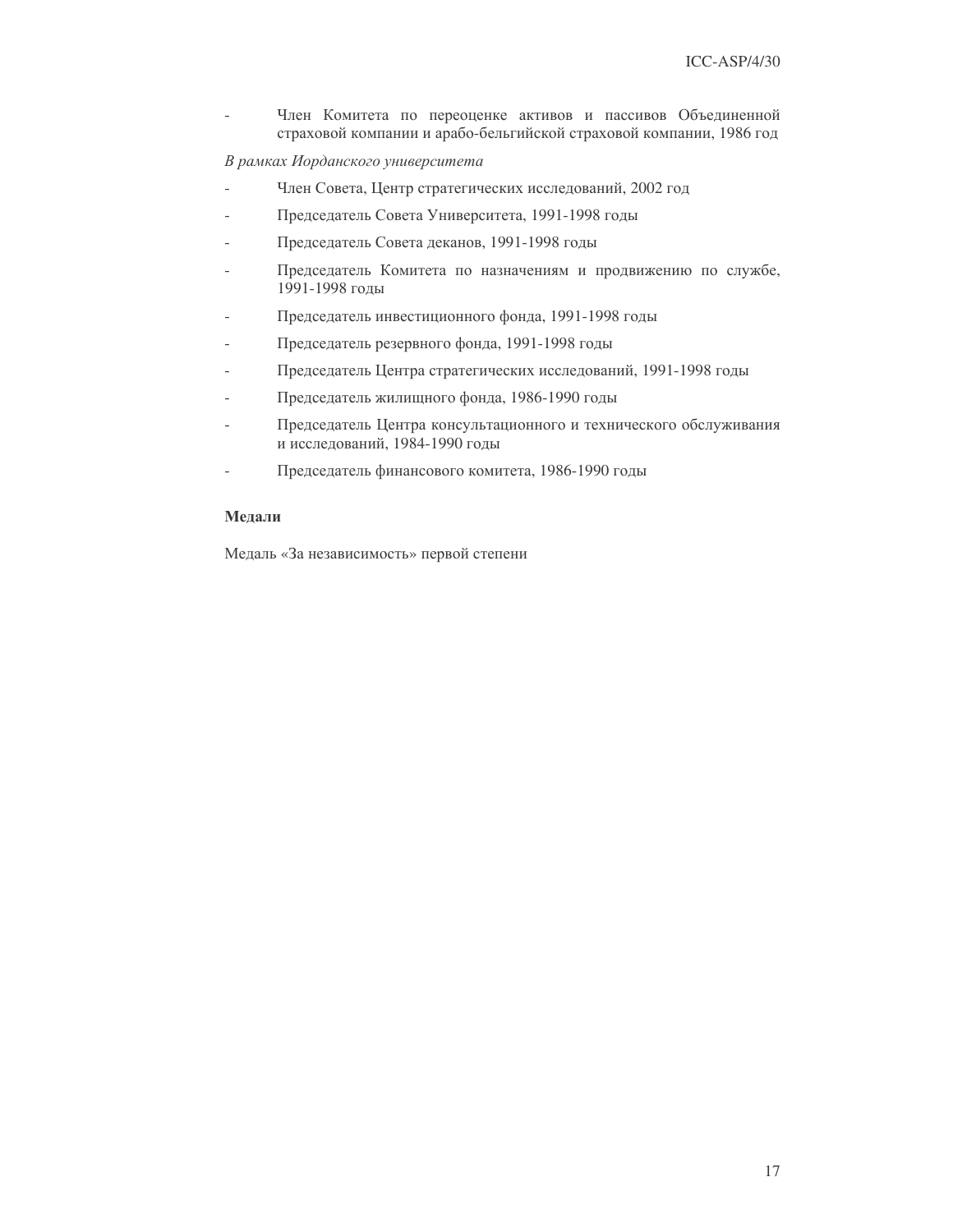#### 4. Хан, Мюн Чже (Республика Корея)

[Подлинный текст на английском языке]

## Вербальная нота

Посольство Республики Корея свидетельствует свое уважение Секретариату Ассамблеи государств-участников и, ссылаясь на вербальную ноту № ICC-ASP/4/S/2 от 14 марта 2005 года, имеет честь сообщить Секретариату о том, что Республика Корея приняла решение выдвинуть кандидатуру г-на Хана, Мюн Чже для переизбрания в состав Бюджетнофинансового комитета Международного уголовного суда (МУС) на выборах, которые должны состояться на четвертой сессии Ассамблеи государствучастников в январе 2006 года.

 $\ddotsc$ 

# Заявление о соответствии требованиям

Г-н Мюн Чже Хан является экспертом по финансовым вопросам на международном уровне. Он работал советником в представительстве Республики Корея при Организации Объединенных Наций. Он является первым заместителем Председателя Бюджетно-финансового комитета Международного уголовного суда. Г-н Хан является гражданином Республики Корея.

\* \* \*

 $* * *$ 

| Фамилия:       | Хан, Мюн Чже                                       |
|----------------|----------------------------------------------------|
| Дата рождения: | 16 августа 1956 года                               |
| Образование    | 1980 год - Йонсейский университет                  |
|                | (бакалавр гуманитарных наук – право)               |
|                | 1982 год - окончил Школу СМИ (магистр гуманитарных |
|                | $H$ аук – СМИ)                                     |

## Трудовая деятельность

| 1982 год | Поступил на работу в министерство иностранных дел                                             |
|----------|-----------------------------------------------------------------------------------------------|
| 1983 год | Служба в армии (первый лейтенант военной полиции)                                             |
| 1986 год | Заместитель директора Отдела по международным<br>правовым вопросам                            |
| 1988 год | Второй секретарь постоянного представительства<br>Республики Корея при Европейском сообществе |
| 1991 год | Первый Секретарь Посольства Республики Корея в<br>Брунее - Даруссаламе                        |
| 1993 год | Заместитель директора Отдела Северной Америки                                                 |
| 1994 год | Начальник кадровой секции                                                                     |
| 1995 год | Первый секретарь и консул, Посольство Республики<br>Корея в Канаде                            |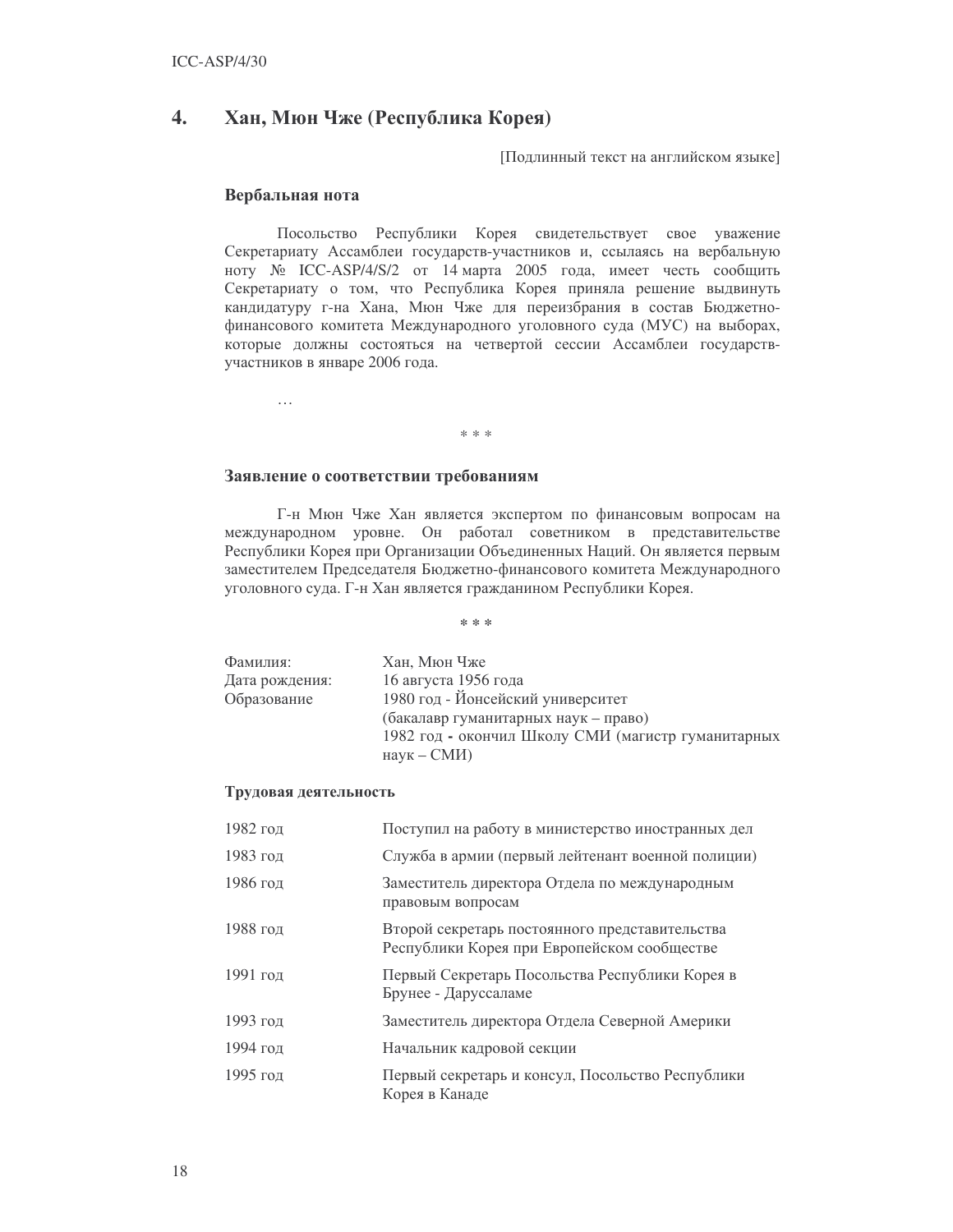| 1998 год   | Директор, консульский отдел                                                                   |
|------------|-----------------------------------------------------------------------------------------------|
| $2002$ год | Советник Постоянного представительства Республики<br>Корея при Организации Объединенных Наций |
| $2005$ год | Советник-посланник и генеральный консул, Посольство<br>Республики Корея в Монголии            |

## Должности в системе ООН

- Председатель Группы азиатских стран Международного органа по  $\overline{a}$ морскому дну
- Координатор совещания Группы правовых экспертов азиатских стран  $\overline{a}$
- Заместитель председателя на Конференции по морскому праву
- Заместитель Председателя Бюджетно-финансового комитета  $\overline{a}$

Семейное положение: Женат, имеет трех детей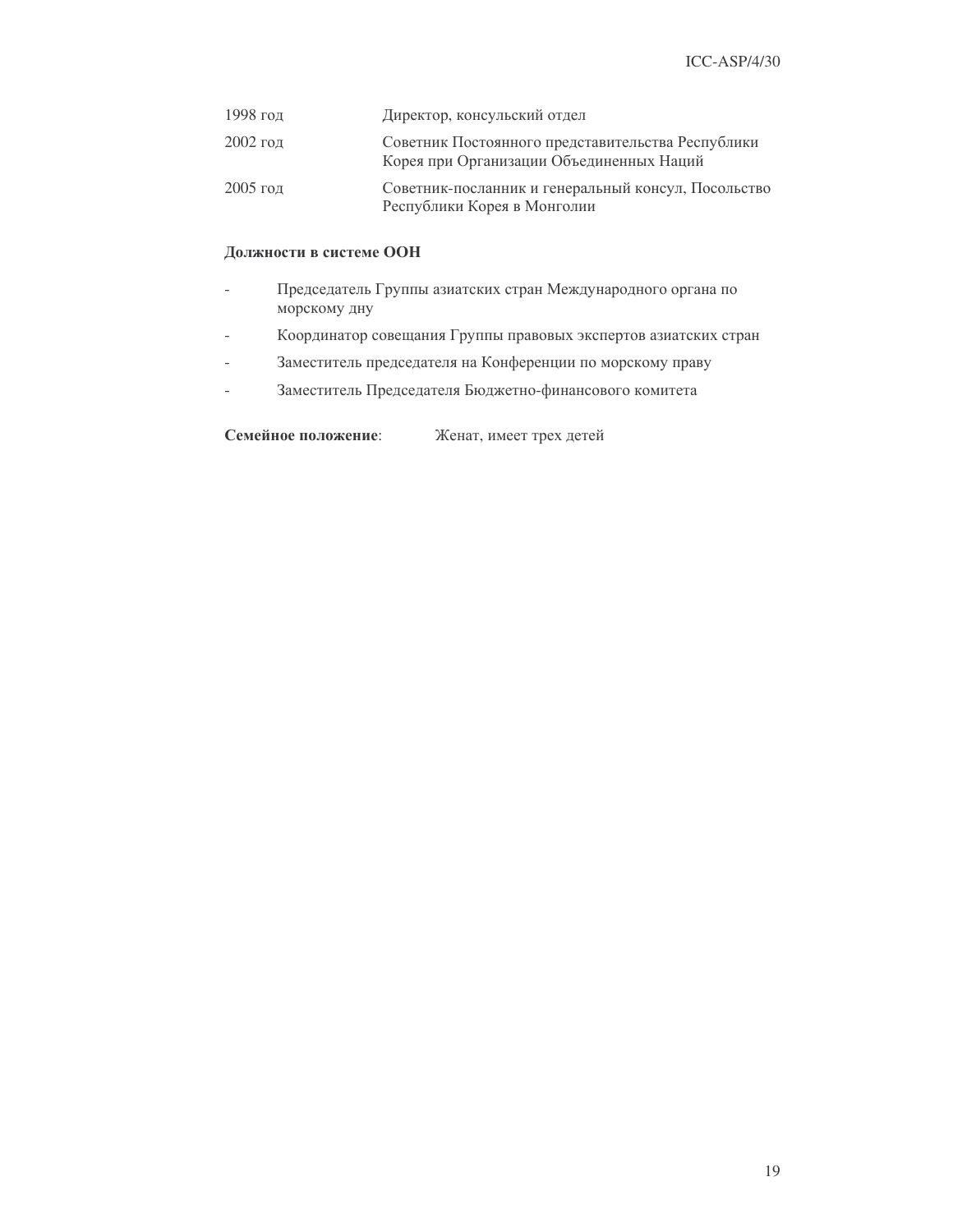#### 5. Сопкова, Елена (Словакия)

Подлинный текст на английском языке]

## Вербальная нота

Посольство Словацкой Республики свидетельствует свое уважение Секретариату Ассамблеи государств-участников Международного уголовного суда и со ссылкой на вербальную ноту ICC-ASP/4/S/2 от 14 марта 2005 года, имеет честь сообщить, что правительство Словакии постановило выдвинуть кандидатуру г-жи Елены Сопковой для избрания в качестве члена Бюджетнофинансового комитета Международного уголовного суда на место, выделенное для восточноевропейских государств, в ходе выборов шести членов Комитета, которые состоятся на возобновленной части четвертой сессии Ассамблеи государств-участников 26 и 27 января 2006 года в Нью-Йорке. Справка о квалификации и биографические данные г-жи Елены Сопковой прилагаются.

 $\ldots$ 

#### sk sk sk

## Заявление о соответствии требованиям

Г-жа Елена Сопкова является признанным и опытным экспертом в финансовых вопросах на международном уровне. Прилагаемые биографические данные г-жи Сопковой отражают ее опыт в финансовых и экономических вопросах, а также работу на различных государственных и международных должностях, которые она занимала. Проработав в течение семи лет директором Международного департамента по вопросам налогообложения, она накопила богатый опыт в международных финансовых вопросах и принимала участие во многих международных переговорах. Г-жа Сопкова является гражданкой Словакии. Она свободно владеет английским и французским языками.

 $\cdots$ 

 $* * *$ 

#### Личные ланные

| Фамилия:                                | Сопкова                                          |  |  |  |
|-----------------------------------------|--------------------------------------------------|--|--|--|
| Имя:                                    | Елена                                            |  |  |  |
| Дата рождения:                          | 27 июля 1954 года                                |  |  |  |
| Место рождения:                         | Трнава, Словацкая Республика                     |  |  |  |
| Адрес:                                  | Fialkové údolie 34, 811 01 Братислава, Словацкая |  |  |  |
|                                         | Республика                                       |  |  |  |
| Электронная почта:                      | elanasopkova@yahoo.com                           |  |  |  |
| Семейное положение: замужем, двое детей |                                                  |  |  |  |
|                                         |                                                  |  |  |  |

## Образование

| 1969-1973 годы | Средняя экономическая школа в Братиславе |                                                    |  |  |
|----------------|------------------------------------------|----------------------------------------------------|--|--|
| 1973-1978 годы |                                          | Братиславский экономический университет, факультет |  |  |
|                | ТОРГОВЛИ                                 |                                                    |  |  |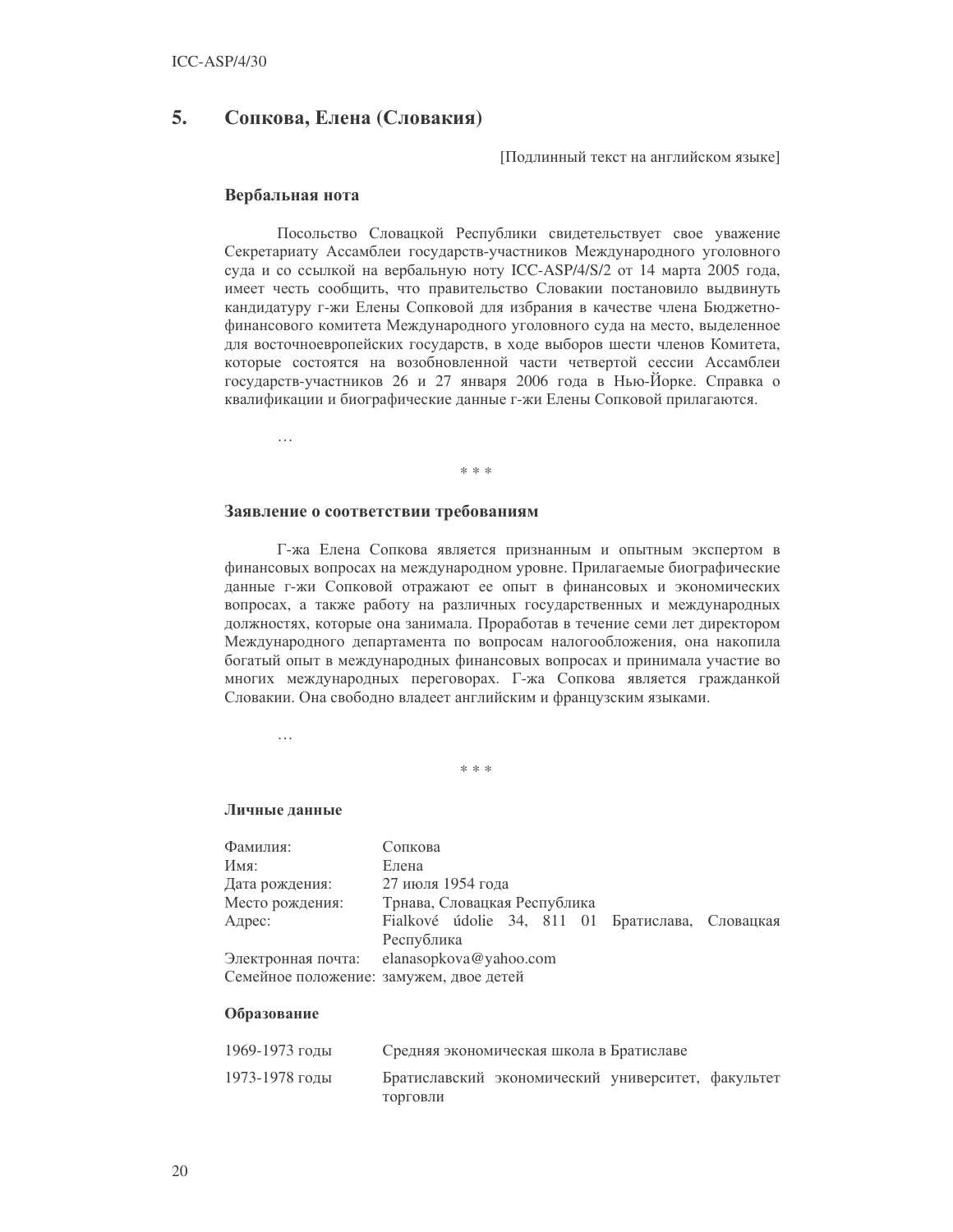2000-2002 годы Центр специальных исследов аний, Братиславский экономический университет

## Специальное образование за рубежом

- 1993-1996 голы Торгово-промышленная палата в Брюсселе французский язык
- 1997 год иебный центр Организации экономического сотрудничества и развития (ОЭСР) в Вене - специальная подготовка для участников переговоров по налоговым конвенциям

### Опыт работы

- 2003 год Эксперт по правовым и экономическим вопросам таксации, зарегистрированный анный при министерстве юстиции Словацкой Республики
- 2002-2003 годы «КЗТ, инк» экономический эксперт-таксатор
- 1996-2002  1 о финансов, директор Международного департамента по вопросам налогообложения
- 1992-1996 годы Министерство иностранных дел, сотрудник 1992-1993 годы: посольство Чешской и **Словацкой** Федеративной Республики в Киншасе, 1993-1996 годы: посольство Словацкой Республики в Бельгии, Отдел торговли и экономики
- 1991-1992 годы «Аудиторская компания лимитед», ревизор
- 1985-1991 годы ное финансовое управление Братиславы руководитель Департамента финансового контроля
- 1978-1985 годы «Интерхотелс «Братислава» и гостиница «Бурик», экономист

### Другая профессиональная деятельность

| $2003$ год |                         | Член Бюджетно-финансового комитета Международного |            |
|------------|-------------------------|---------------------------------------------------|------------|
|            | уголовного суда в Гааге |                                                   |            |
| $2002$ год | Слованкая ассониания    | экономических                                     | экспертов- |

таксаторов, член Совета

## Языки

| Французский, английский: | свободно |
|--------------------------|----------|
| Немецкий, русский:       | пассивно |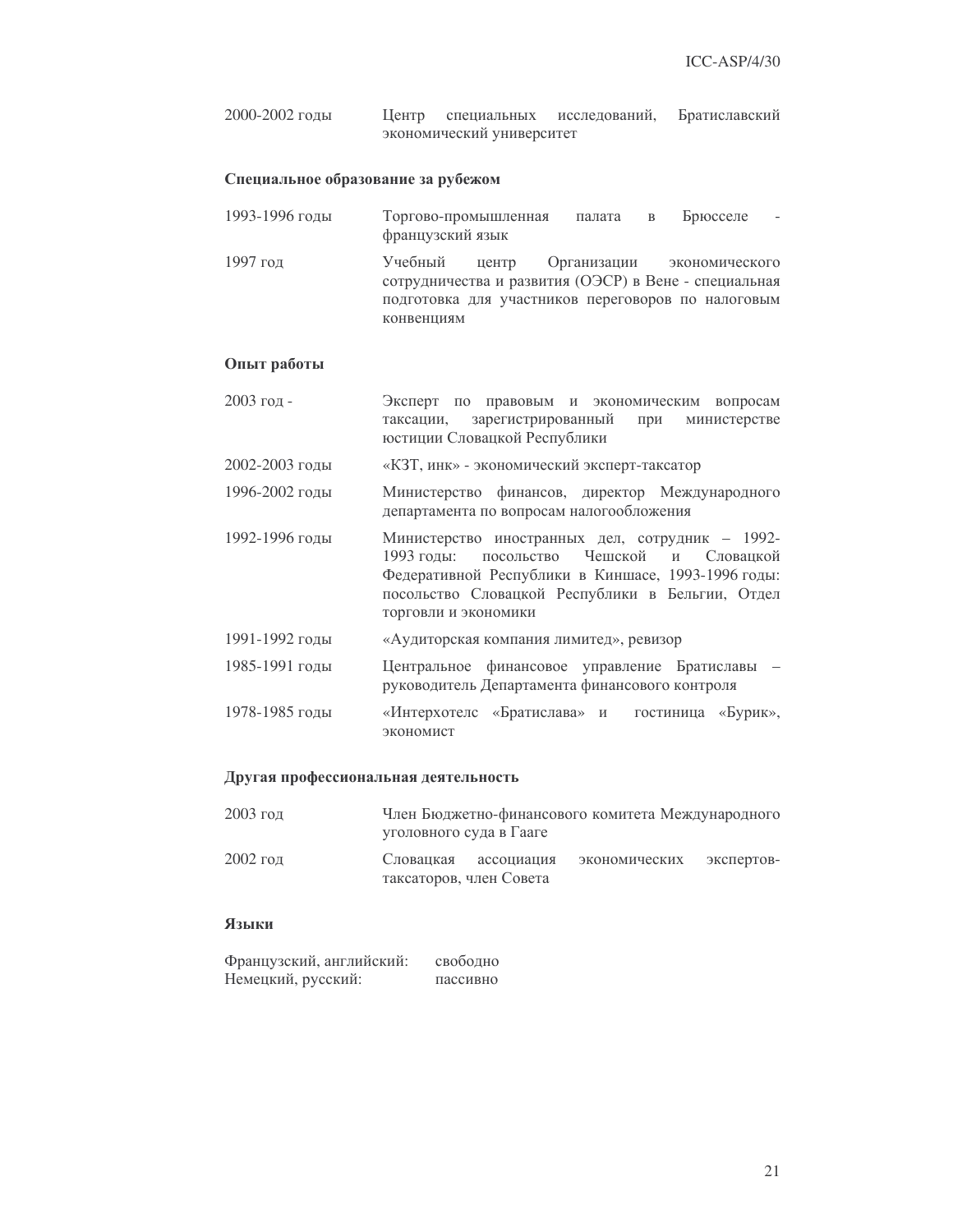#### 6. Винс Арнабаль, Сантьяго (Уругвай)

Поллинный текст на английском/ испанском языках]

## Вербальная нота

 $\ldots$ 

Постоянное представительство Уругвая при Организации Объелиненных Наций свидетельствует свое уважение Секретариату Международного уголовного суда и имеет честь информировать о том, что правительство Уругвая приняло решение о выдвижении кандидатуры Сантьяго Винс Арнабаля для переизбрания в состав Бюджетно-финансового комитета Международного уголовного суда в ходе предстоящих выборов. Эта кандидатура уже была представлена государствам-участникам Римского статута.

sk sk sk

## Заявление о соответствии требованиям

#### Профессиональный опыт

- $2005$  год Сотрудник Секции специальных вопросов Департамента многосторонних отношений министерства иностранных дел
	- при Представитель министерства иностранных дел Организации по запрещению химического оружия (ОЗХО)
	- Альтернативный делегат при Национальной системе по обеспечению операций  $\Pi$ <sup>O</sup> поддержанию мира (CHHOMAIIA)
	- Сотрудник Секции по делам Организации Объединенных Департамента многосторонних Наций отношений министерства иностранных дел
	- Семинар по национальным законодательствам, связанным с незаконной торговлей стрелковым оружием и легкими вооружениями - ПРООН
	- Семинар-практикум по незаконной торговле оружием в МЕРКОСУР - ЮН-ЛиРЕК, Порту-Алегри, Бразилия
- 2003 год Член Бюджетно-финансового комитета Ассамблеи государств-участников Римского статута Международного уголовного суда
	- Второй секретарь министерства иностранных леп. получивший продвижение по службе по итогам проведения внутреннего конкурса (декабрь 2002 года)
- 2002 год Делегат в четырех подготовительных комитетах к  $\mathbf{r}$ Всемирной встрече на высшем уровне по устойчивому развитию (Нью-Йорк/Бали, 2001-2002 годы)
	- Семинар  $\Pi$ <sup>O</sup> моделям устойчивого потребления, организованный Организацией Объединенных Наций по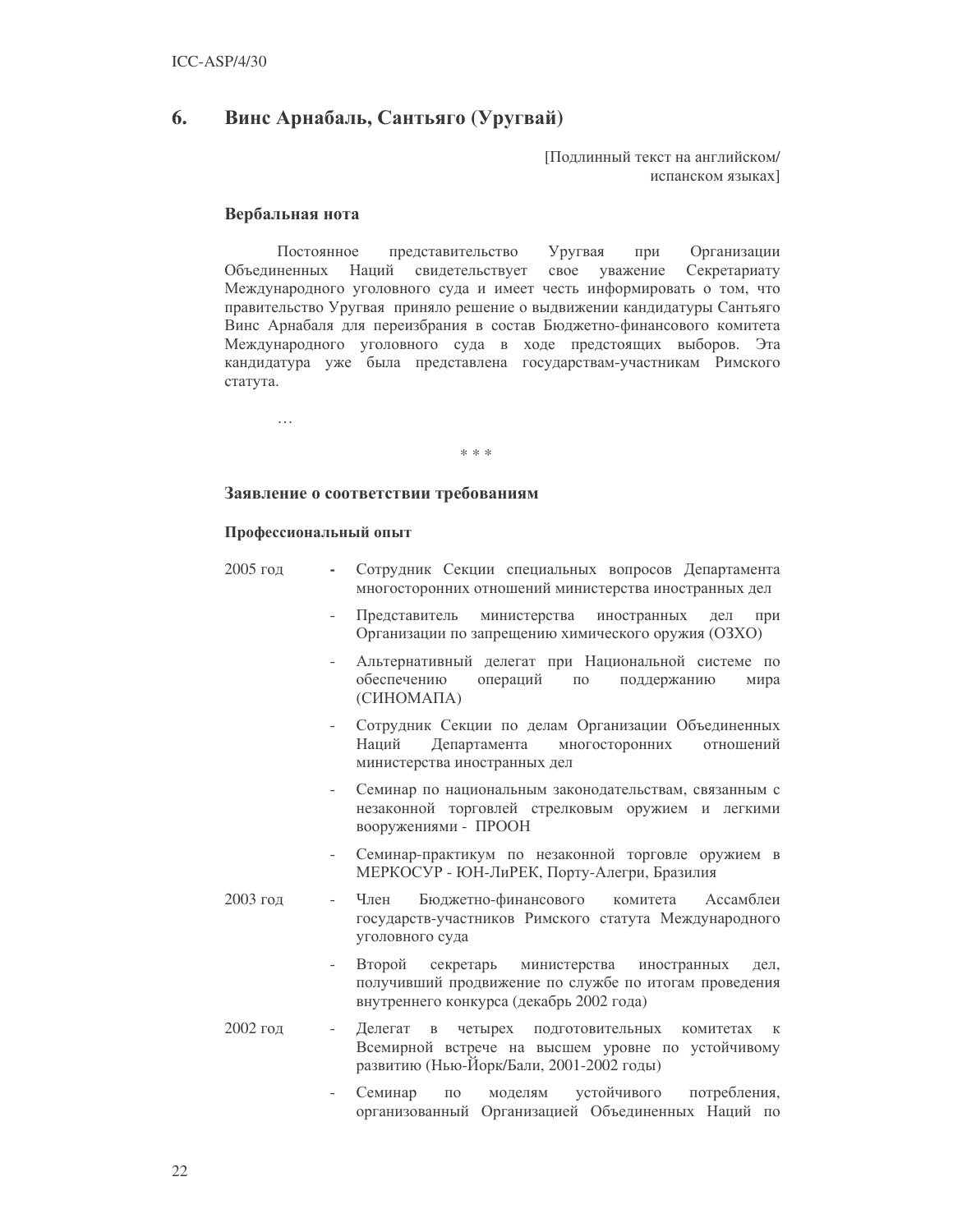вопросам образования, науки и культуры (ЮНЕСКО), Париж

- Сотрудник по вопросам окружающей среды Постоянного представительства Уругвая при Организации Объединенных Наций
- 2001 год Член Бюро и докладчик Пятого комитета
- 2000 год Делегат в Пятом комитете Генеральной Ассамблеи Организации Объединенных Наций (2000-2004 годы)
	- Назначен третьим секретарем Постоянного представительства Уругвая при Организации Объединенных Наций, Нью-Йорк
	- Выпускник Дипломатической академии им. Артигаса
- 1999 год Сотрудник по административным вопросам Канцелярии Генерального секретаря министерства иностранных дел
	- Делегат на тридцать девятой сессии Комитета по программе и координации Организации Объединенных Наций, Нью-Йорк
- 1998 год Сотрудник, отвечающий за вопросы, связанные с Пятым комитетом Генеральной Ассамблеи Организации Объелиненных Наший. Департамент МНОГОСТОРОННИХ отношений министерства иностранных дел
	- Член Рабочей группы по процедурным вопросам делегации Уругвая на пятьдесят второй и пятьдесят третьей сессиях Генеральной Ассамблеи Организации Объединенных Наций
- 1997 год Назначен на должность третьего секретаря после окончания курса обучения в Дипломатической академии им. Артигаса министерства иностранных дел
- 1996 гол Поступил в Дипломатическую академию им. Артигаса министерства иностранных дел по итогам проведения конкурса

## Образование

- $2002$  гол Семинар по вопросам экономического развития путем стимулирования торговли и инвестиций, организованный Департаментом международной экономики и финансов Бизнес-школы В. Пола Стиллмана, Университет Сетон-Холла, август 2001 года
- 2000 год Выпускник Дипломатической академии им. Артигаса министерства иностранных дел
- 1997 год Учебный семинар  $\Pi{\rm O}$ региональной интеграции, организованный Европейской комиссией и Французским институтом государственного управления
- 1992 год Степень бакалавра (licencia) международных отношений, Университет Восточной Республики Уругвай, Монтевидео
	- Курс по внешней торговле, организованный Asociación de  $\overline{a}$ Dirigentes de Marketing (Ассоциацией управляющих по